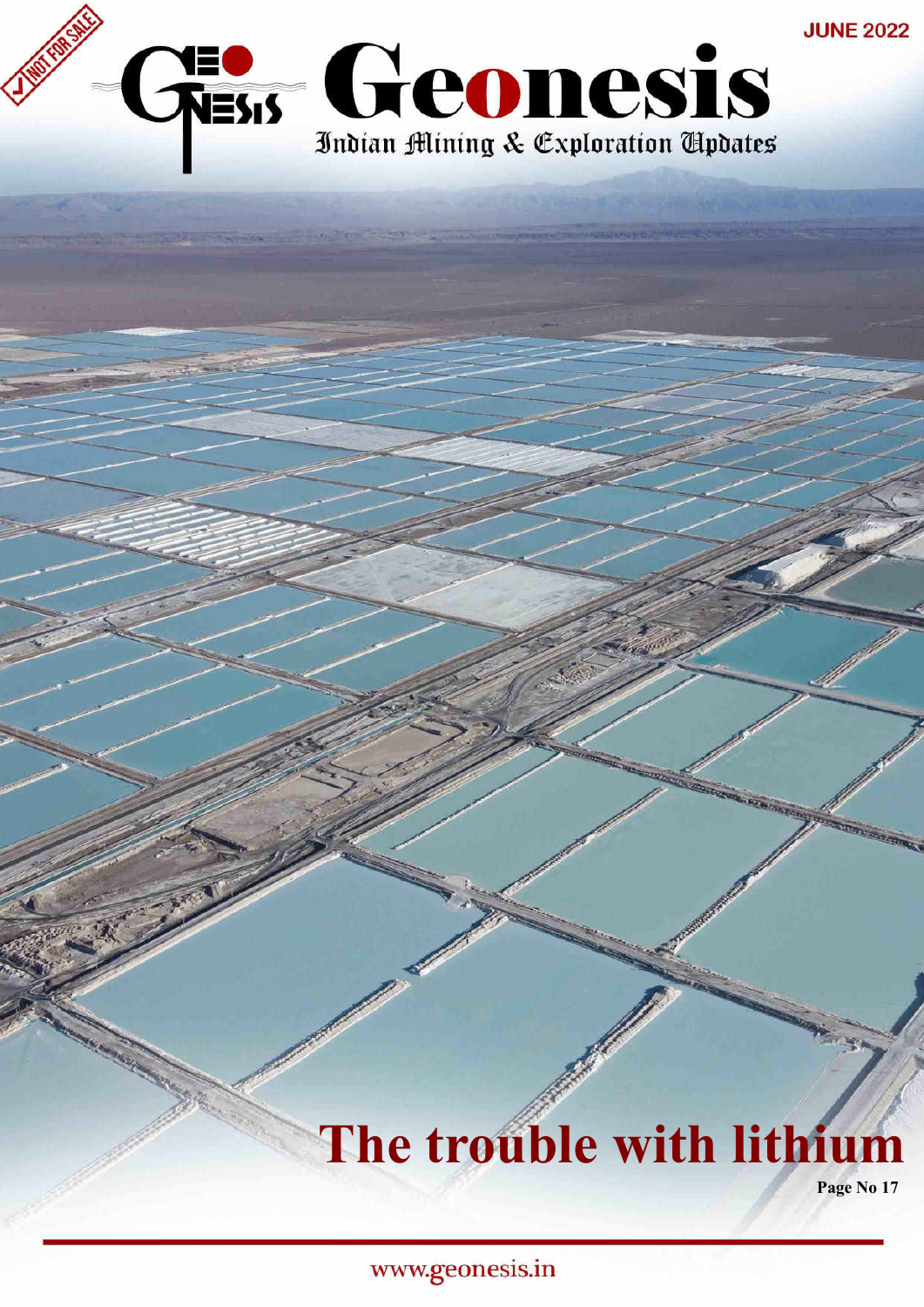### **India must act on mining and exploration of critical minerals for green technologies**

The study has been authored by Rajesh Chadha and Ganesh Sivamani, CSEP

In 2015, India announced its Nationally Determined Contributions, including reducing its Gross Domestic Product (GDP) emission intensity by 33-35% in 2030 from 2005 levels. This commitment has been revised to a 45% reduction during COP26. Critical minerals shall play an important role to achieve these goals.

The COP26 meeting held in Glasgow on climate change issues discussed accelerating action and strategies toward achieving objectives outlined in the Paris Agreement. Consequently, India has committed to increasing its non-fossil fuel energy capacity to 500 GW by 2030, reducing the economy's carbon intensity to less than 45% in 2030 compared to 2005 levels, and achieving the target of net-zero emissions by 2070. Additionally, in 2015, India announced its Nationally Determined Contributions, including reducing its Gross Domestic Product (GDP) emission intensity by 33-35% in 2030 from 2005 levels. This commitment has been revised to a 45% reduction during COP26. Critical minerals shall play an important role to achieve these goals.

Critical minerals refer to mineral resources, both primary and processed, which are essential inputs in the production process of an economy, and whose supplies are likely to be disrupted on account of non-availability or risks of unaffordable price spikes.

These minerals tend to lack substitutability and recycling processes. In addition, the global concentration of extraction and processing activities, the governance regimes, and environmental footprints in resource-abundant countries adversely impact their availability risks.

A recent study by CSEP assesses the criticality of 23 select non-fuel minerals for India's manufacturing sector and projects their needs

For manufacturing green technologies equipment required for climate change mitigation. Tclimate change

he study evaluated the criticality of each mineral along two dimensions: economic importance and supply risk. It projected India's mineral needs for renewable electricity generation and electric vehicle manufacturing, in line with its various climate change mitigation objectives over the next two decades.

The economic importance dimension measures the impact on the manufacturing sectors caused by a sudden non-availability of a mineral in the supply chain, and the supply risk dimension evaluates the vulnerability in global mineral supply chains due to the concentration of mineral extraction or processing in some countries and the quality of governance in these jurisdictions.

Our analysis suggests that niobium, lithium, and strontium have relatively high economic importance. Lithium, for example, is essential for the manufacture of batteries for electric vehicles, while niobium and strontium are needed for steel and aluminium alloys. Most minerals have some degree of substitutability, except for niobium and silver, for which there are no good substitutes. The supply risk is relatively high for yttrium and scandium, followed by niobium and silicon. Silicon is key for the manufacture of solar panels. The rare earth elements of yttrium and scandium have various uses, including alloys, superconductors, and battery technologies. India does not have the recycling capacity for most minerals except copper and iron. While there are limited technological options for recycling some minerals, there is scope for increased end-of-life recycling, as demonstrated by higher recycling rates globally.

One facet of India's future critical mineral needs will depend on the types of clean energy



technologies used in the green energy transition and the share of domestic manufacturing versus import reliance on each technology. Solar and wind power will play a major role in the clean energy transition in India, and electric vehicles are also being encouraged to reduce vehicular emissions and dependency on fossil fuels.

There will be an increase in the demand for several critical minerals as India transitions towards renewable power generation and electric vehicles. For example, copper, manganese, zinc, and indium will be required for renewable electricity generation equipment manufacturing. Likewise, the move to electric vehicles would require increasing quantities of various minerals, including copper, lithium, cobalt, and rare earth elements. However, India does not have any known reserves of nickel, cobalt, molybdenum, rare earth elements, neodymium and indium, and the needs for copper and silver are projected to be higher than India's current reserves.

The results of this projection exercise indicate that India is not equipped to meet its green technology manufacturing requirements through domestic mining alone. Instead, imports of minerals for domestic manufacturing, or imports of the final product (embedded in these minerals), will be needed to meet its policy agenda on climate change mitigation.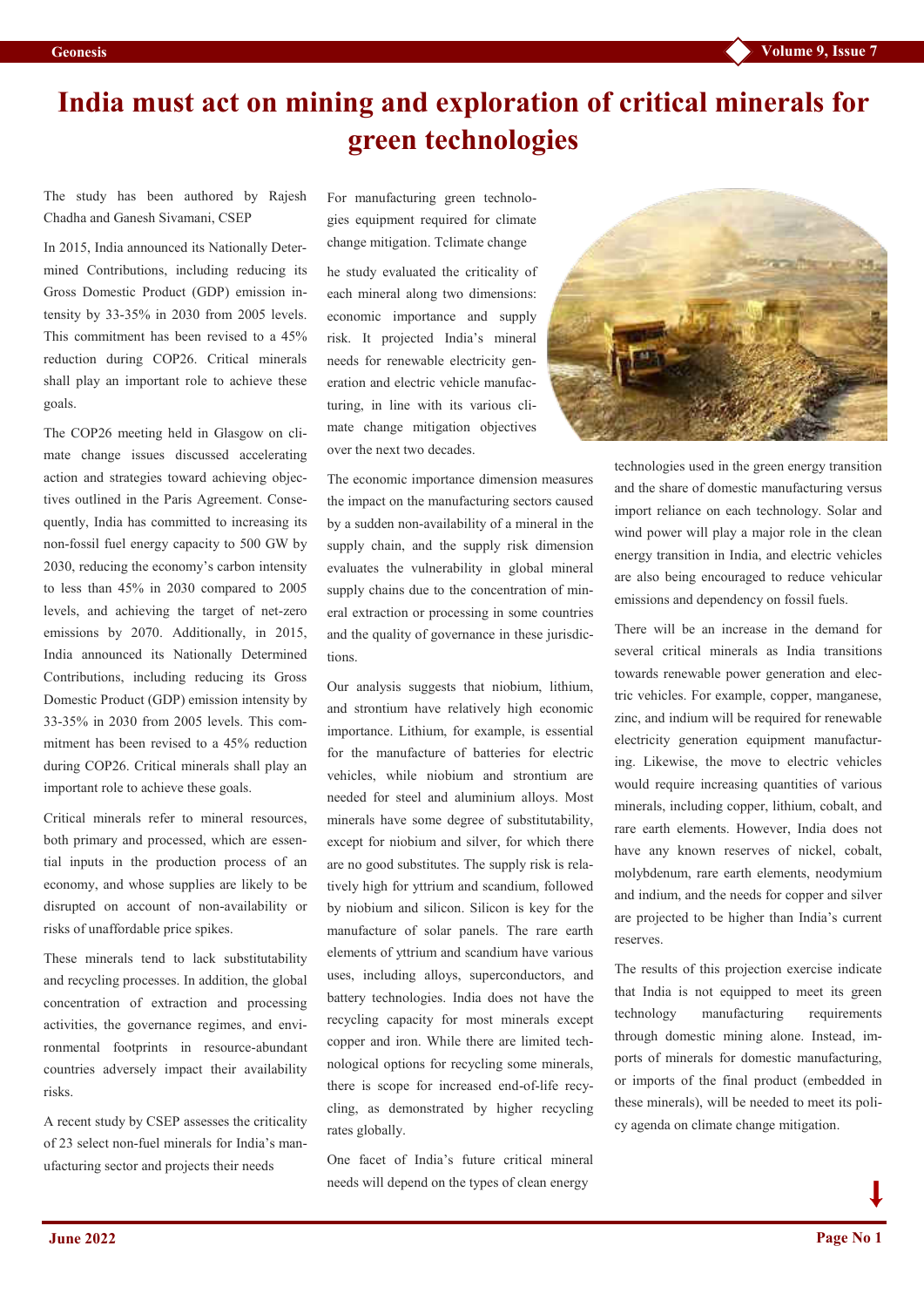While India will need to rely on imports for these technologies over the next two decades, further work must be done to better utilise the available minerals within the country for its longer-term needs. India can be better prepared for the next stage of green technology utilisation by laying the groundwork for exploring and mining. India has significant

resources of nickel, cobalt, molybdenum, and heavy rare earth elements, but further exploration would be needed to evaluate the economically minable resources. The country must also focus on securing supply chains for critical minerals and acquiring foreign mineral assets to ensure a continuous supply.

India will also need to undertake serious

research and build a policy framework for becoming self-reliant in clean energy and high -tech equipment by acting quickly on the exploration and mining of critical minerals and setting up investments in the downstream value chains of requisite manufacturing equipment at home.

#### **Source : Hindustan Times**

### **Centre proposes cap on mining lease area**

"Allowing acquisition of disproportionately large mineral bearing areas would defeat the present system of auctioning of mineral concessions through fair and transparent mechanism.

After giving relaxation to area limit for grant of mining lease for three states, the Centre has proposed to amend the Mines and Mineral (Development and Regulation) Act, 1957 to put a ceiling on mineral-wise lease area limits for each State.

A high-level committee constituted by the Ministry of Mines has recommended 50 square kilometre (sq km) iron ore area limit for granting prospecting license (PL) and 20 sq km for mining lease (ML) for Odisha. The area limit for other states having iron ore resources is 25 sq km for PL and 10 sq km for ML.

In September 2019, a committee of the Ministry had recommended increase in mining area limit for auction of iron ore blocks up to 58 sq km for Odisha, 75 sq km for Jharkhand and 50 sq km for Chhattisgarh by invoking Section 6 (1) and (b) of MMDR Act.

The relaxation was given by the Centre following repeated requests from several states

including Odisha, which were facing difficulties in speedier auction of mineral blocks due to restriction imposed by the Delhi High Court.

"Allowing acquisition of disproportionately large mineral bearing areas would defeat the present system of auctioning of mineral concessions through fair and transparent mechanism. There is need to fix the area limits rationally to ensure that there is a fair and equitable chance for allocation of natural resources for com-

mon good," said a notice issued by the Mines Ministry for consultation on May 25, 2022.

In order to give stability to the proposed area limits, the Ministry proposed to amend section 6 of the MMDR Act and incorporate the recommended mineral-wise and State-wise area limits in form of a Schedule to the MMDR Act. "Where PL or ML has already been executed or letter of intent upon auction issued or reservation made for the same in accordance with the present area relaxation but would be in violation of the proposed area limits, such PL or ML shall continue till its expiry or ter-



mination with area limit initially allowed," the notification said.

As per Section 6 of the MMDR Act, the maximum area limit is 10,000 sq km for reconnaissance permit (RP), 25 sq km for PL and 10 sq km for ML. The committee has recommended area limit of 50 sq km for PL and 20 sq km for ML for bauxite for all states while for other minerals like atomic, coal, manganese and chromite is 25 sq km for pl and 10 sq km for ML.

### **Source : The New Indian Express**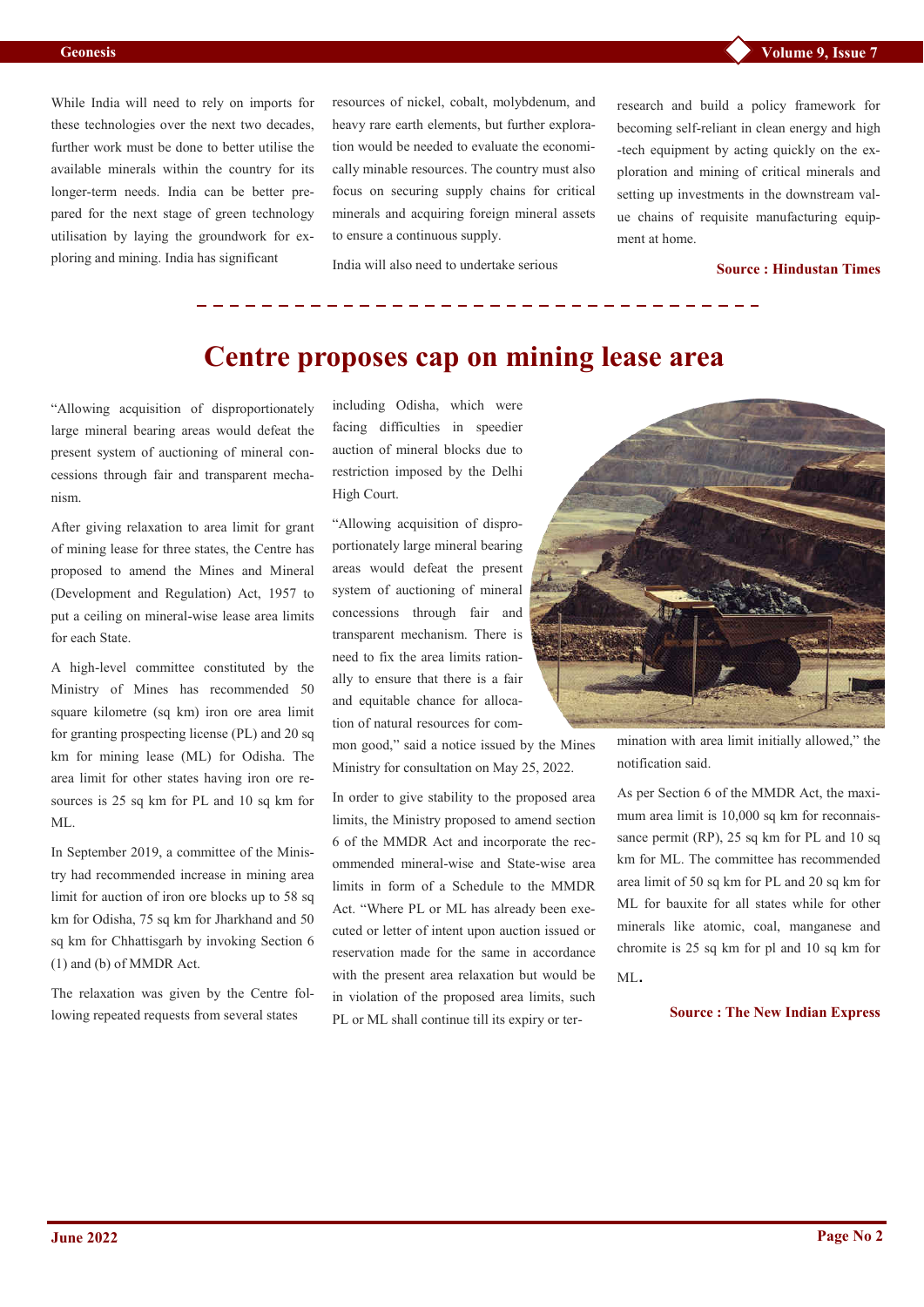

### **Will Indian mineral industries contribution to GDP ever increase substantially to around 10% ?**

P R Tripathi AISM (Mining Engineering), B Sc Hons (Mining Engineering), FCC (Coal & Metal), Fellow AIMA

Former CMD –NMDC Limited Email : prtcmd43@gmail.com

### **ABSTRACT**

The paper discusses the reasons for poor contribution of the Indian mineral industry (1.69%) to the GDP as compared to countries like South Africa (8.2%) and Australia(8.1%) which have similar geological prospectivity.

The paper deals briefly with the mineral prospectivity of India, its regulatory regime, the exploration expenditure being incurred as compared to the global scenario and the current exploration policy. It also looks into the practice of exploration in resource-rich countries and the First Come First Serve(FCFS) system adopted in India prior to MMDR Amendment Act-Jan.2015. After analysing the total scenario the author concludes that contribution towards India's GDP can definitely be improved if more mines are developed for high value metals and minerals, which is possible only when the Mineral Exploration is successfully enhanced and the present auction system of granting Composite License is SCRAPPED and Govt of India reverts back to FCFS system with corresponding modifications as prevailing in other advanced mineral rich countries.

### **KEY WORDS**

Geological Prospectivity, Regulatory Regime, Exploration in Resource Rich Countries, India's waft with FCFS.

### **INTRODUCTION**

The contribution of India's Mineral Sector (excluding Petroleum and Natural Gas) which

was around 1.93% in 2012-13 has been deteriorating and now stands at 1.69% in 2020-21. If the present system of granting mineral concessions continues the GDP is unlikely to cross even 2% in the future.

The big question to ponder over is to find the root cause of this problem since India is having similar Geological Prospectivity as South Africa and Australia and their Mineral Industry has contributed 8.2% and 8.10% respectively to the GDP.

In my view, the problem in India is that there are not enough mines of high value minerals like Gold, Copper, Platinum group, Silver, Fertilizer group etc, which lie deep seated in the earth as compared to bulk minerals like Iron Ore, Manganese, Limestone, Bauxite etc which occur near surface. Even in these surficial minerals our mines do not have world class size and the output therefore is suboptimal.

This condition is created because we have not done enough Geological exploration for the deep seated minerals for which we have as good Geological potential as exists in South Africa and Australia both of which formed part of same super continent called Gondwana Land.

Mineral exploration is a scientific knowledge and technology-driven process involving high risk capital. It facilitates discovery of mineral deposits which may lead to development of mines, attract investment, create jobs and facilitate inclusive growth, particularly in the

hinterland and remote areas. Exploration is not always a rewarding exercise. Globally, mineral exploration is viewed as a high risk business because it involves high investment but may fail, at any stage of exploration, to show up the potential of the chosen area to deliver a viable mineral deposit. The level of exploration activity determines the level of mining in a country.

New mineral discoveries are directly linked to global demand and supply which determine the level of spending on exploration. With low spend on exploration in India compared to other mineral resource-rich countries and in absence of conducive exploration policy, even with abundant natural resources, India is not able to leverage the geological potential to its economic advantage. India's mineral wealth is yet to be fully explored, assessed and extracted for enhancing its contribution to the country's GDP as well as socio-economic development of remote and tribal areas.

### **1. GEOLOGICAL PROSPECTIVITY OF THE COUNTRY**

Majority of the obvious geological potential (OGP) areas identified so far are accounted for deep-seated and high-value minerals. However, owing to focus on surficial minerals and lack of desired level of exploration for deepseated minerals, the majority of the OGP area is yet to be converted to resources / reserves, leading to the poor OGP to resource as well resource to reserves ratios in respect of nonbulk minerals as brought out in the following table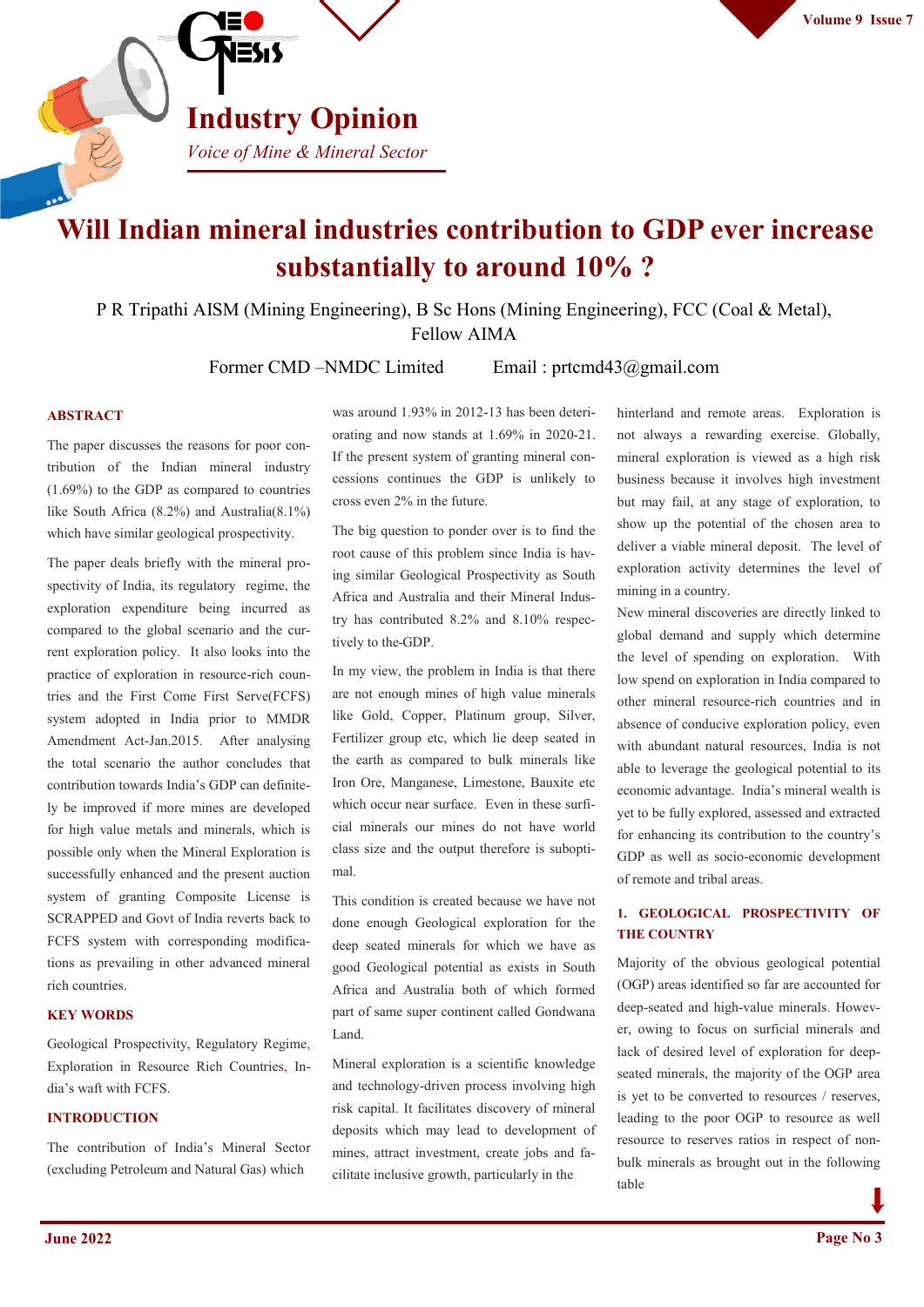**Volume 9, Issue 7**

**E. September, 2005:** Hoda Committee was constituted to suggest steps to further encourage mineral investment akin to resource-rich countries. The recommendations were accepted and incorporated in National Mineral Policy amended in March 2008.

**F. March, 2008: National Mineral Policy-2008:** The salient features of the Policy NMP=2008 were;

"Private sector to play primary role for exploration and emphasised that in order to make the regulatory environment conducive to private investment, the procedures for grant of mineral concessions of all types, such as Reconnaissance Permits, Prospecting Licenses and Mining Leases, shall be transparent and seamless and security of tenure shall be guaranteed to the concessionaires".

"The first-in-time principle in the case of sole applicants and the selection criteria in the case of multiple applicants to be appropriately elaborated". "Prospecting and mining shall be recognized as independent activities with transferability of concessions playing a key role in mineral sector development".

The Policy remained only on paper and never saw the light of the day.

**G. 12<sup>th</sup> January, 2015:** The MMDR (Amendment) Act, 2015 effective from 12<sup>th</sup> January, 2015 made transformational changes. All mineral concessions are to be granted through auction process.

Grant of non-exclusive permit (NERP) introduced, but without any right / claim of concessionaire for grant of prospecting license or mining lease. Grant of CL (Composite Licence) which is Prospecting License cum Mining Lease (PL-cum-ML) through auction was introduced.

With a view to take up regional and detailed exploration by the Government agencies National Mineral Exploration Trust (NMET) was constituted for which a lessee has to contribute at the rate 2% of the royalty.

**G. 12<sup>th</sup> January, 2015:** The MMDR (Amendment) Act, 2015 effective from 12<sup>th</sup> January, 2015 made transformational changes. All mineral concessions are to be granted through auction process.

Grant of non-exclusive permit (NERP) introduced, but without any right / claim of concessionaire for grant of prospecting license or mining lease. Grant of CL (Composite Licence) which is Prospecting License cum Mining Lease (PL-cum-ML) through auction was introduced.

With a view to take up regional and detailed exploration by the Government agencies National Mineral Exploration Trust (NMET) was constituted for which a lessee has to contribute at the rate 2% of the royalty.

**H. 13th July, 2016:** National Mineral Exploration Policy (NMEP) was introduced to outline the strategy and action plan which the Government has to adopt for ensuring comprehensive exploration of mineral resources.

**I. 12th March, 2019: National Mineral Policy (NMP) 2019**

Special attention for exploration of strategic and deep-seated minerals which are otherwise difficult to access and for which the country is mainly dependent on imports.

Introduces Right of First Refusal for RP/PL holders.

Auctioning in virgin areas for grant of CL (Composite Licence) on revenue share basis was continued.

**J. 28th March, 2021: MMDR Amendment Act, 2021**

NERP was removed as there were no takers ever since it was introduced in Jan.2015. NERP failed to attract any investor.

Redefined Composite Licence (diluting the norms of exploration level) with seamless transition to ML:

 $\Diamond$  Mineral blocks for Composite Licence can be auctioned at G4 level of exploration instead of G3 level as per earlier standard.

 $\Diamond$  Private entities can be notified under Section 4(1) of the MMDR Act for conducting exploration.

Dispensed with the rights of existing concession holders of RP and PL for grant of PL &/or ML – Section 10A(2)(b) & (c)

**K. 18th June, 2021: Amendments to Mineral (Auction) Rules, 2015.**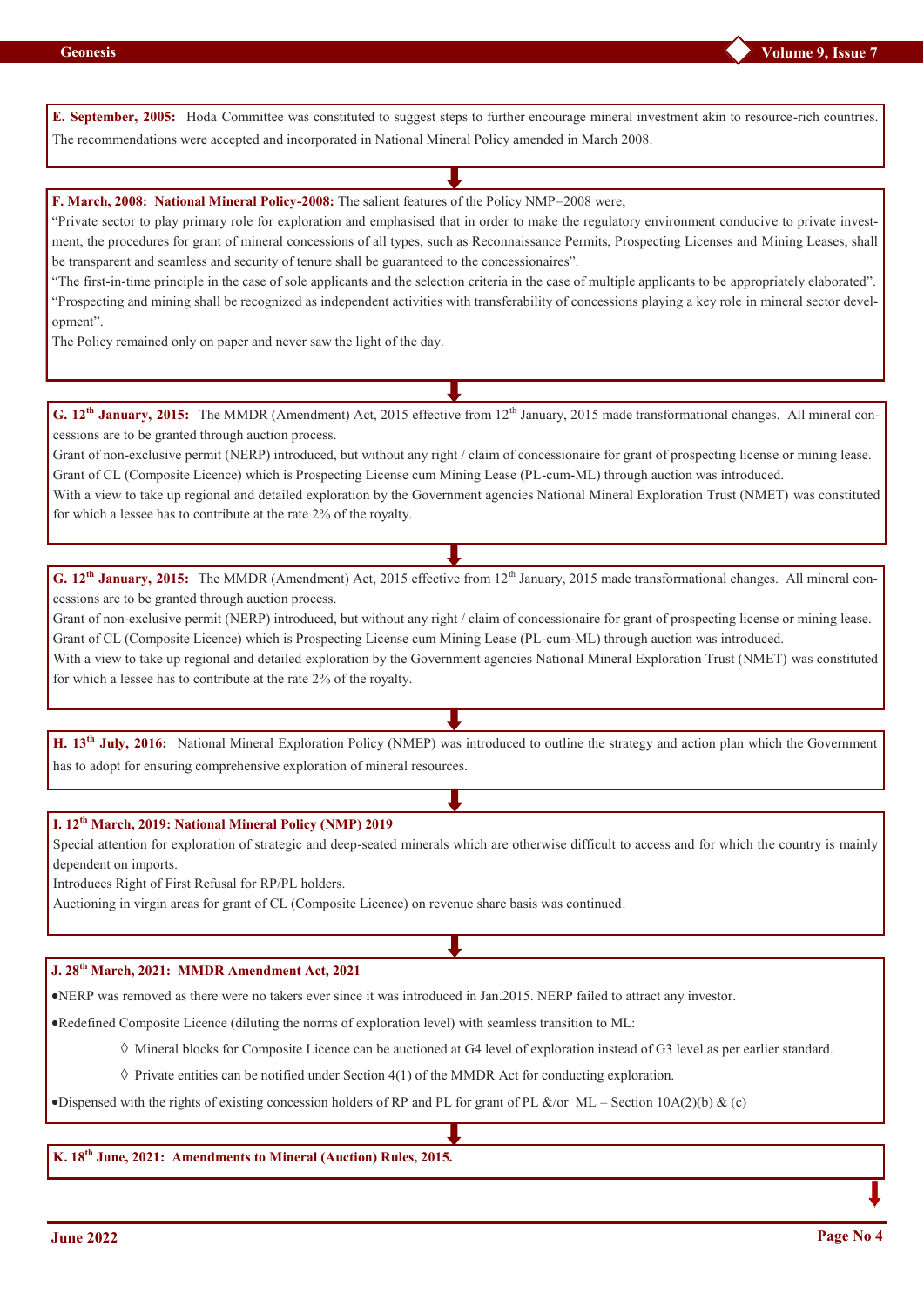### **EXPLORATION EXPENDITURE : GLOBAL VS INDIA**

Mineral Exploration is dependent on the country's specific needs, global market conditions and swings in demand, supply and price of minerals and metals.

From the data available from S & P Global Market Intelligence for 2012-19 it is understood that worldwide, more than 85% of the expenditure is on the exploration of deepseated minerals and less than 15% on other minerals. However, in our country the major expenditure has only been on surficial minerals like iron ore, coal, limestone, bauxite etc.

Mineral-rich countries like Canada, Australia are spending more than US\$ 1 billion, whereas the exploration expenditure in India is in the range of US\$ 0.13 to 0.17 billion (about Rs 1275 crores) :

### **Table – II Country-wise expenditure on exploration (in billion USD)**

| Country         | 2012     | 2013                     | 2014  | 2015 | 2016 | 2017 | 2018      | 2019 | 2020      |
|-----------------|----------|--------------------------|-------|------|------|------|-----------|------|-----------|
| Canada          | 3.29     | 1.88                     | 1.51  | 1.28 | 0.97 | 1.11 |           |      |           |
| Australia       | 2.46     | 1.88                     | 1.3   | 1.09 | 0.9  | 1.08 |           |      |           |
| US.             | 1.64     | 1.01                     | 0.75  | 0.74 | 0.49 | 0.64 |           |      |           |
| Russia          | 0.62     | 0.72                     | 0.54  | 0.46 | 0.35 | 0.32 |           |      |           |
| Mexico          | 1.23     | 0.87                     | 0.75  | 0.54 | 0.42 | 0.48 | <b>NA</b> | NA   | <b>NA</b> |
| Peru            | 1.03     | 0.72                     | 0.54  | 0.54 | 0.42 | 0.56 |           |      |           |
| Chile           | 1.03     | 0.87                     | 0.75  | 0.69 | 0.42 | 0.64 |           |      |           |
| South Africa    | $\theta$ | 0.43                     | 0.3   | 0.35 | 0.28 | 0.16 |           |      |           |
| China           | 0.81     | 0.57                     | 0.7   | 0.54 | 0.42 | 0.40 |           |      |           |
| Brazil          | 0.62     | 0.04                     | 0.3   | 0.27 | 0.28 | 0.24 |           |      |           |
| Argentina       | 0.62     | $\overline{\phantom{0}}$ | -     |      |      | 0.16 |           |      |           |
| <b>DRC</b>      |          |                          | 0.3   | 0.13 | 0.14 |      |           |      |           |
| Other countries | 7.18     | 5.44                     | 3     | 2.57 | 1.88 | 2.16 |           |      |           |
| <b>Total</b>    | 20.53    | 14.43                    | 10.74 | 9.2  | 6.97 | 7.95 | 9.62      | 9.30 | 8.33      |

**Source:** (1) S&P Global Market Intelligence, 2018 (2) **For India**: Ministry of Mines; **Note:** India's exploration expenditure for the financial years 2016, 2017 and 2018 was USD 0.13, 0.15 and 0.17 billion respectively. This comprises of expenditures incurred by GSI, MECL and NMET only. In addition, State DMGs also incur expenditure on exploration. NOTE: CMPDIL spends on Coal/Lignite not on the so called deep-seated, high value minerals and metals or non-fuel bulk minerals. DAE spends only on atomic minerals and related minerals REEs etc.

With a view to expedite mineral exploration in the country, NMET was introduced in MMDR Amendment Act-2015 and 2% of

royalty was made payable by lessees towards contribution for NMET funds. Till December 2020, out of the total amount of Rs. 2604.91 crore accrued, only Rs. 299.02 crore have been spent. Further, during the last three years  $(2018-19)$  to  $2020-21$ ), the actual expenditure on exploration from NMET account has been less than Rs 75 crores per annum on an average.

### **4. CURRENT EXPLORATION POLICY**

### **(a) Engagement of private sector for carrying out exploration**

As per the recent amendment effective from 28th March, 2021 made in the first proviso of Section 4(1) of MMDR Act, 1957, the private entities are allowed to undertake prospecting operations. The relevant proviso to Section 4 (1) reads:

"Provided further that nothing in this subsection shall apply to any prospecting operations undertaken by the Geological Survey of

India, the Indian Bureau of Mines, the Atomic Minerals Directorate for Exploration and Research][of the Department of Atomic Energy of the Central Government], the Directorates of Mining and Geology of any State Government (by whatever name called), and the Mineral Exploration Corporation Limited, a Government company within the meaning of [clause (45) of section 2 of the Companies Act, 2013, and any **other entities including private entities that may be notified for this purpose, subject to such conditions as may be specified by the Central Government**."

As per the above amendment, though private entities have been allowed to undertake exploration activities they would do so without any

rights to *mineral concessions in their favour*. Such a provision will attract only drilling or survey contractors rather than explorers for funding through NMET. This will not result in discovery of deep-seated resources. *Only drilling / survey contractors / companies will make money out of it as they do not have the expertise and technology to locate deepseated resources*.

### **(b) Dilution of norms of exploration for Composite License**

Following the amendments to the MMDR Act **in March** 2021, changes have been carried out in Mineral (Auction) Rules, 2015 on 18<sup>th</sup> June, 2021. The amended sub-rule 1(m) of Rule 2 reads as under:

(m) "value of estimated resources" means an amount equal to the product of, -

(i) the estimated quantity of mineral resources for which the mineral block is being auctioned, expressed in metric tonne; and

(ii) the average price per metric tonne of such mineral as published by Indian Bureau of Mines for the relevant State for a period of twelve months immediately preceding the month of computation of the Value of Estimated Resources:

"Provided that if for any mineral or mineral grade, the average sale price in respect of the relevant State for any month is not published by the Indian Bureau of Mines, the average sale price for the latest month published for such mineral or mineral grade shall be deemed to be the average sale price for the said month for which average sale price is not published:

"Provided further that if for any mineral or mineral grade, the average sale price in respect of the relevant State is not published for the entire period of the preceding twelve months, then the all India average sale price published for such mineral or mineral grade for the said twelve months shall be used:

Provided also that in case of auction of mineral block for Composite Licence for minerals and corresponding deposits as specified in Schedule II of the Minerals (Evidence of Mineral Contents) Rules, 2015, the 'estimated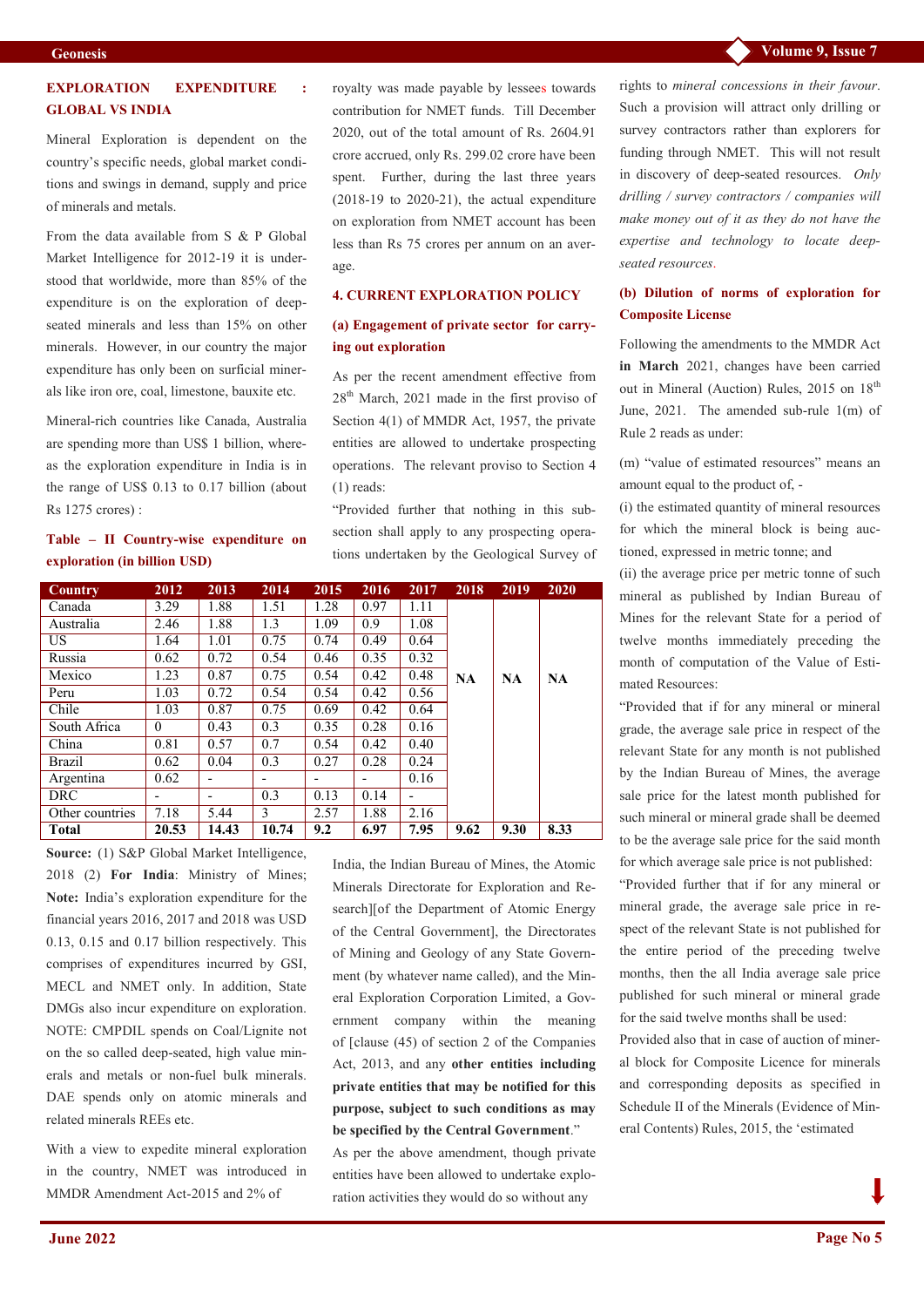quantity of mineral resources' shall be arrived in the following manner, namely:—

(a) the estimated quantity of mineral resources as assessed under G4 level of exploration for the mineralised area in the block shall be considered the 'estimated quantity of mineral resources' of the block;

(b) in case the estimated quantity of mineral resources is not possible to be assessed under clause (a), then the same shall be arrived at

by multiplying—

(i) the average of the estimated quantity of mineral resource per hectare for the same mineral available in the mineralised area of nearby mining leases or mineral blocks having similar geological features and explored upto G3 level in accordance with the said rules; and (ii) the mineralised area of the mineral block, which is to be auctioned for Composite Licence.

Explanation. — For the purposes of this clause 'nearby mining leases or mineral blocks' shall mean mining leases or mineral blocks located in the same district or in any adjacent district" Amendments in the MMDR Act 2021 and Rules allow mineral blocks with G4 level Reconnaissance survey to be offered for auction as Composite License. It is worth mentioning that G4 level is just a reconnaissance survey with very limited preliminary exploration data where it is not possible even to assess the estimated quantity of mineral resources with any level of confidence.

The confidence level of mineral resource of the block to be auctioned for Composite License would be too low to make any informed decision. Mineral deposits, especially gold, diamond, copper, lead, zinc, tin, tungsten, nickel, PGMs etc. occur as lenses, veins, pockets, stockworks and irregularly shaped bodies or small pipes, such as kimberlite pipes for diamonds. As they vary greatly in shape, size and grade, in all dimensions, exploration at the least up to G3 level is essential for the blocks to be offered for auction of Composite License.

Further, *to estimate quantity of resources and work out the value thereof as per Indian Bureau of Mines sale price for G4 level as stipu-* *lated in the proviso and ask an explorer to bid for it is too much to expect.*

It is obvious that no serious resource exploration company will participate in auction for such an area.

### **(c) Restrictions on exploration and mining in adjoining areas**

 Rule 69 of MCR 2016, defines the boundaries below the surface as under:

*"The boundaries of the area covered by a Mining Lease shall run vertically downwards below the surface towards the centre of the earth."*

- Accordingly, Mining Lease is granted and demarcated at the surface area.
- This stipulation of definition of boundaries below the surface is limiting the mining of the lateral expansion of minerals beyond the earmarked lease area particularly in case of deep-seated minerals.
- A vein is a continuous body of minerals or mineralized rocks, filling a seam of fissure in the earth's crust which may extend beyond the surficial boundaries of a mineral concession. Since the ore body belongs to the vein or mineralized rock, a mineral concession holder particularly in respect of deep-seated and concealed minerals like gold, copper, zinc, lead, silver etc. which have poor surface manifestation or altogether blind with cap should have the right to explore and this should be followed by exploiting the ore body / vein extending up to the entire course of such single ore body / vein even when it extends beyond the leased area, irrespective of any faults / separation attributable to geological causes in between, as long as a mineralizing event and the apex of such vein can be established within the existing leased area.
- The lack of such a dispensation in the existing regulatory framework / law through enabling rules for such contiguous mining opportunities particularly in case of underground mines under operations has adversely impacted the optimum extraction of high-value mineral resources which are established after

incurring huge costs of development and using state-of-the-art exploration technology.

 The right to exploit the ore body/ vein extending up to the entire course of such single ore body/ vein even when it extends beyond the demised area is recognised in many developed countries like the USA and United Kingdom.

### **(i) In the USA, the same is codified under a statute and is known as 'extra-lateral rights' whereby**

"every vein, the top or apex of which lies inside of such surface lines extended downward vertically become his by virtue of his location, and he may pursue it any depth beyond his vertical side lines, although in doing so he enters beneath the surface of some other proprietor."

### **(ii) Section 30 read with Section 326 of the Halsbury Laws of England provides a logical way of interpretation of a mining lease**.

"*Acts of taking or dealing with minerals under certain land are evidence of ownership of the minerals under other land within the same boundaries, and if possession is taken under a document constructive possession will be inferred of so many seams, or such areas as are intended to be comprised in the document.*

Where the superficial limits of demised mines are ascertained it is sometimes a question of construction what seams or veins are included in the demise, or as to the extent of the demise where the description contains technical expressions which have a definite meaning according to local usage."

To remove the restrictions placed by Rule 69 of MCR 2016 which defines the boundaries of a Mining Lease, the author suggests the following amendments:

- The term 'Continuous Ore Vein(s) may be defined as a set of mineral vein(s) which:
- Extend(s) from the Mineral Block/Leased Area up to 20% beyond the boundaries of such Mineral Block/Leased Area; and;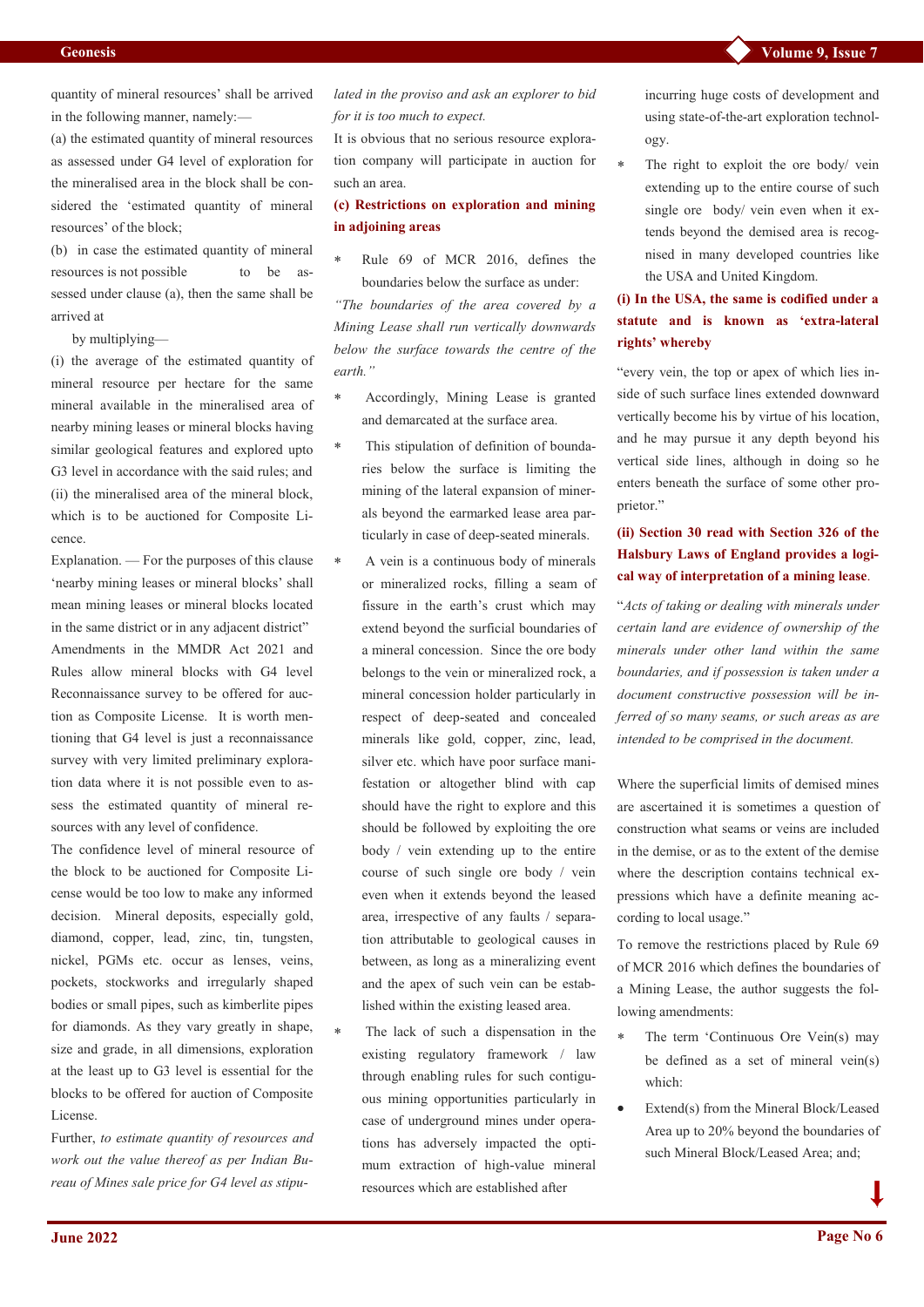- Is/are necessary to exploit beyond such boundaries for the purpose of economic and profitable mining operations and in the interest of mineral conservation and development.
- The determination / ascertainment of the continuity of the ore-body beyond the depth known at the time of granting the ML shall be undertaken by the mineral concession holder subsequent to the award of the mineral concession and commencement of mining activities in accordance with the terms of the concession.

The results of the ascertainment of the ore body will be submitted to State Government by the concession holder. The State Government, after verifying the documents submitted by the Lessee may extend the boundaries of the ML by way of rider agreement incorporated into the ML Deed.

 The extension of mineral blocks can be subject to a payment of certain premium by the mineral concession holder to the State Government.

### **5. EXPLORATION IN RESOURCE-RICH COUNTRIES**

### **(a) Principle of First-Come-First-Served (FCFS**)

Most of the resource-rich countries have followed the principle of first-come-first-served (FCFS) to develop their mineral resources. The system is non-discretionary and transparent. However, some of the countries which predominantly follow FCFS for exploration and mining have also adopted auction in a limited manner. The table below summarises the ground situation:

All over the world, prospecting and mining are recognised as independent activities with transferability of the concessions. By and large, almost all the resource-rich countries have adopted the system of first-come-firstserved (FCFS) for the resource development. Under the FCFS system, an agreement is entered with the Government with full checks and balances whereby there is annual financial / expenditure commitment (which differs from country to country) by the concessionaire to undertake minimum committed level of work, which normally goes on increasing every year (FIMI, 2018).

| <b>Grant method</b>                                          | <b>Type of blocks</b>                                                                                                                                                                          | <b>Countries</b>                                                                             |  |  |
|--------------------------------------------------------------|------------------------------------------------------------------------------------------------------------------------------------------------------------------------------------------------|----------------------------------------------------------------------------------------------|--|--|
| <b>Auction and FCFS</b><br>(hybrid system)                   | Mostly, unexplored blocks are granted<br>under FCFS.<br>Auction is done for:<br>Mined-out / exhausted areas<br>Already explored areas<br>Rock and non-metallic minerals                        | China<br>2.<br>Indonesia<br>3.<br>Mozambique<br>Queensland (Australia)<br>4.<br>5.<br>Russia |  |  |
| <b>FCFS</b> mainly<br>(Auction<br>in<br>a<br>limited manner) | All concessions are granted under<br>FCFS, except the following which are<br>auctioned:<br>Cancelled / expired licences<br>Overlapping areas<br>Reserved areas<br>Areas explored by Government | <b>Brazil</b><br>1.<br>2.<br>Mexico<br>3.<br>Mongolia<br>4.<br>Peru<br><b>USA</b><br>5.      |  |  |

**Source:** FIMI study on "*Auction of Mineral Resources – an anatomy*"

All over the world, prospecting and mining are recognised as independent activities with transferability of the concessions. By and large, almost all the resource-rich countries have adopted the system of first-come-first-served (FCFS) for the resource development. Under the FCFS system, an agreement is entered with the Government with full checks and balances whereby there is annual financial / expenditure commitment (which differs from country to country) by the concessionaire to undertake minimum committed level of work, which normally goes on increasing every year (FIMI, 2018).

Normally the success rate of finding Mineral Resource in exploration is 1:100. As such, *no resource rich country spends tax payers' money on such a risky venture* instead entrusts the same to private companies, popularly known as *junior exploration companies*. *Junior exploration company is formed by a group of geologists/Mining Experts whose domain expertise is in a particular mineral or a group of minerals which again depends on the global demand and price of any mineral or metal and effective tax rate in the host country*. For exploration expenditure, they bank on venture capital or hedge funds. Around 80% of the global exploration expenditure is financed by Toronto Stock Exchange (TSX-Ventures) and the balance by other stock exchanges e.g. New York (NYSE-OTC), London (Alternative Investment Market - AIM) and Perth (Australian Stock Exchange - ASX).

The ratio between the attempts made by companies and the discoveries that have led to development of mines varies among the 3 precious metals / minerals. In case of diamond and platinum, it is 1:1500 to 1:1000; and gold 1:800 to 1:400.

De Beers India has carried out reconnaissance for diamonds over an area of 80,160 sq.km. in 53 RPs, discovering 58 kimberlites. De Beers also carried out prospecting over 343 sq.km on PLs granted on RPs in AP. However, none of the kimberlites were either diamondiferous or of any economic significance. Since 2000, De Beers and Rio Tinto have discovered almost 100 kimberlites in India. In the last 60 years, GSI has also discovered about 100 kimberlite pipes of which about 40 are diamondiferous. (Total kimberlites discovered in India is around 220).

A junior exploration company, when it succeeds in locating a discovery, sells it to a major mining company at a price which may recover its past losses, if any, and may possibly cover future losses. A mining company can also undertake exploration since it has finance and expertise built in its organisational structure. Both the Junior exploration companies as well as mining companies have freedom to sell / transfer the concessions which come statutorily with tenurial guarantee and seamless transition to mining, all of which are key to success of FCFS system (FIMI, 2018).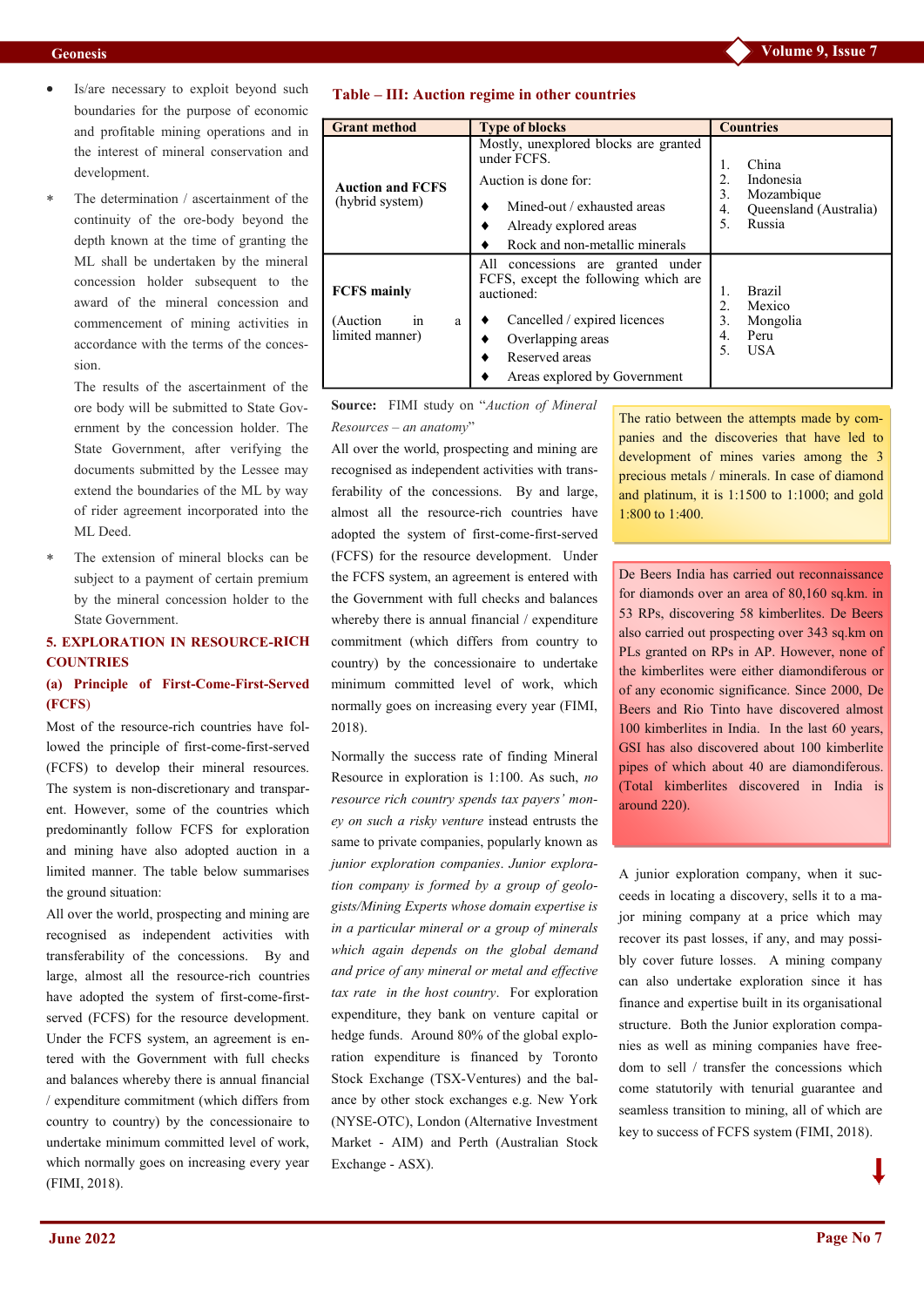**Andhra Pradesh:** Ramgad Minerals and Mining Ltd., applied PL for diamond after RP in

**Chhattisgarh:** While issuing a LOI for copper in favour of Mira Exploration Pvt. Ltd. the Chhattisgarh Govt. stated that the Govt. cannot assure ML in case of adverse decision of the Committee set up for this purpose. Chhattisgarh has a policy of reservation in favour of CSMDC who then give contract to private

**Gujarat:** Reserved the entire bauxite and limestone areas in favour of GMDC (a State PSU). **Jharkhand:** GSI getting priority over prior applications for exploration by private entre-

**Karnataka:** Delayed 14 PL applications of Deccan Exploration Services (P) Ltd. and Geomysore Services (India) Pvt. Ltd. for gold and, after expiry of their RPs, reserved them in favour of Hutti Gold Mines Ltd. (a State PSU). After long Court battle the Apex Court nullified the State's decision and restored the rights

2008 and was under process.

parties.

preneurs.

of the RP holders.

### **(b) Exploration & Mining friendly Regulatory Regimes**

The FCFS operates and is regulated in both advanced and developing mineral economies. Whilst the regulations do vary between and within these regions, the spirit of the FCFS for mineral exploration remains similar and entrenched. The following points provide broad contours of understanding of the operating exploration environment:

Most of the regions are divided into exploration blocks in a grid pattern measuring 1km X 1km or lesser by local Geological Survey. Explorer can select and stake claims on multiple blocks.

An explorer has to commit an expenditure (in some regions as prescribed by Law and in some voluntarily). The regulator requires periodic reporting on committed minimum exploration expenditure. If the commitments are not met, the regulator can query the explorer and, in case expenditure commitments are not met, terminate the concession.

On termination, the area is open to other explorers. Some regions require a cooling off period (in weeks) and some make the ground available the next day. Some jurisdiction enable, online application, some physical pegging and some a paper application to the regulator.

In some countries like Canada, if the expenditure is exceeded then the explorer can immediately access the neighbouring blocks (if available) in preference to offset minimum commitments.

Whilst there is a defined timeline for exploration (3 to 5 years), the concessions can continue for significantly longer duration if the expenditure commitments continue to be met.

These concessions and mineral rights are freely transferable. The explorer has full freedom to;

- out rightly sell their whole or partial mineral rights for premium
- partially or fully finance the project from third party / financers
- syndicate or list the exploration companies on a stock exchange

The above operating principles have yielded results, brought billions of exploration dollars

and provided a fair and competitive market environment leading to large discoveries and development of mines of high value metals and minerals.

### **6. INDIA'S SHORT WAFT WITH FCFS**

Following the promulgation of the first liberalized National Mineral policy in 1993 and amendment to the Act in 1994 and December-1999, a large number of multinational as well as Indian mining and junior exploration companies evinced interests in undertaking exploration activities and applied for Reconnaissance Permit **(Table IV)**. Subsequently these companies carried out reconnaissance / prospecting works particularly for high-value minerals like gold and diamond using latest technologies and met their committed exploration commitments. However, owing to years of delay due to non-adherence of the States as well as the Ministry of Mines to the time-lines mandated in the Act and non-conducive business environment besides red tapism, these companies were discouraged and many of them had to leave the country.

### **Table – IV: Status of the Reconnaissance Permits (RPs) applied**

1 Total number of RPs issued 401 2 Number of RPs actually implemented 341 3 Area covered by RPs (a) No of RPs on Diamond (b) No of RPs on Gold (c) No of RPs on Base Metals 5.18 lakh sq km 156 (Area-2,31,551 sq km) 83 (Area- 95,295 sq km) 76 (Area- 80, 380 sq km) 4 Number of RPs where final reconnaissance reports were submitted to IBM and State Governments 191 Number of RPs on relatively easily discoverable surficial mineral (leading to automatic transition) 17 Number of RPs where no work has been done 55 5 Amount of committed expenditure Rs. 43,522 lakh 6 7 Actual expenditure reported RPs graduated to PLs and MLs Rs. 34,569 lakh About 15

**Source:** *Base Paper for Discussion – National Mineral Exploration Policy 2016*

As per information available with FIMI, the experience of those has not been very pleasant and, by almost all foreign companies with the exception of a few have left India. Some of those companies who have shared their experience with FIMI are:

PL applied by HZL for gold in 1999 and approved by Govt. of India in 2010 was yet to be executed by Govt. of Karnataka. Similarly, a ML approved by Govt. of India in 2015 was not executed by the State Government of Karnataka.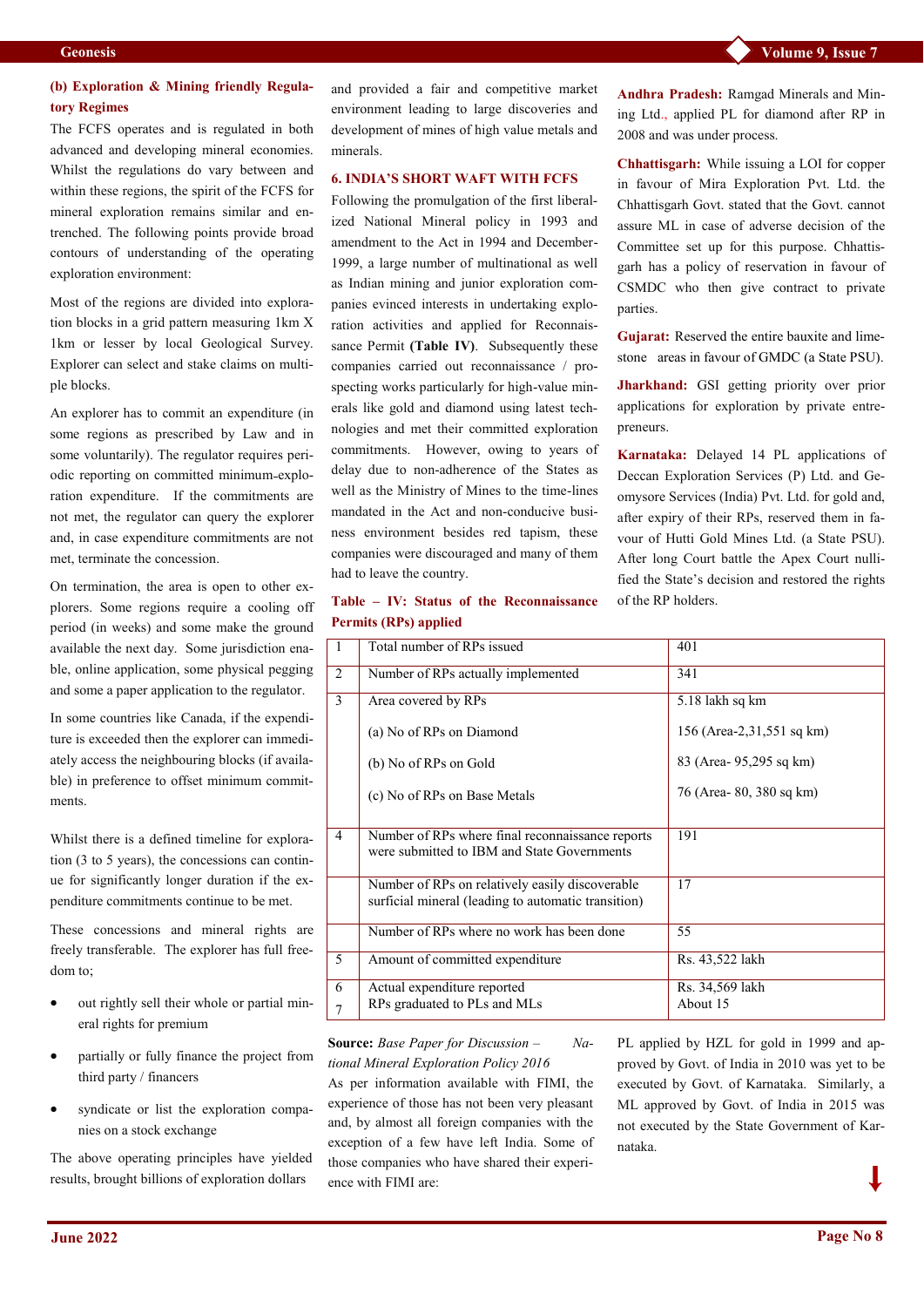Ramgad Minerals and Mining Limited, (Baldota Group), applied for 7 PLs for Gold in 2004 in Gadag area and are still under process. One other PL granted in 2010 is still pending for execution. Six MLs derived from other PLs and applied in 2012 were under process at the DMG. One ML granted in 2008 with approved Mining Plan and EC, was pending for execution. In another area (Bellary) 7 PLs progressed from RPs for gold and associated minerals, applied in 2014 were under process. In Hassan district 2 PLs and one ML for dunite were pending since 2007.

All the above cases were saved under Section 10A(2)(b) of the amended MMDR Act, 2015 which has since been rescinded.

**Madhya Pradesh:** Rio Tinto discovered the world class diamond deposit in Bunder area in Madhya Pradesh in 2011. However, the company had to wind up, after having spent almost Rs 500/- crores because it was denied permission under Forest (Conservation) Act, 1980.

**Odisha :** Reserved all areas for iron, manganese, chromite and bauxite in favour of Orissa Mining Corporation despite the PSU is working only in few areas reserved to it and that too in joint venture with private partners.

**Rajasthan :** Rejected 10 PLs and one ML applications for gold of Metal Mining India Pvt. Ltd. (MMI) after expiry of their RPs/PLs in 2008. Reserved the areas in favour of RSMML (a State PSU) in 2010.

Similarly, for Potash-a strategic mineral the State Govt., reserved the PL area, applied for by two Indian companies, in favour of RSMML. The applicant companies had technology tie-up with foreign companies for solution mining deep below the earth surface, involving an initial investment of about US\$ 2 billion.

Rajasthan has also reserved manganese ore and rock phosphate for RSMML.

Ramgad Minerals and Mining Limited a Baldota Group Company, discovered a Rare Earth deposit in Barmer district, during RP stage exploration which is an excellent example of high tech mineral exploration by an Indian private company.

**Tamil Nadu :** No RP / PL for nickel and platinum to Premier Nickel Mines Ltd. as the area was reserved for exploration through

MoU between TAMIN (a State PSU) and GSI.

**Uttarakhand :** Ascot Multi Metal Project was a world-class multi metal deposit of copper lead zinc with significant gold and silver content, drilled and resource defined by Adi Gold Mining Pvt. Ltd. (Indian arm of a Canadian Junior exploration company named Pebble Creek Mining Limited, listed on TSX. The project finally did not take shape despite the company having made significant investment in the project as well as in CSR activities because the forest and environmental clearances were not forthcoming even after years of waiting.

Considering uncertainties of regulations and legislations not in line with the best international practices besides business unfriendly environmental regulations and high taxation structure, the Fraser Institute in its Survey of Mining Companies has put India among the 10 least attractive jurisdictions globally (97 out of 104) in 2016, in terms of investment Attractiveness Index for mining and exploration. In subsequent years, India *has not even been in the reckoning.*

### **7. CONCLUSION**

With the development of high tech industries, where India has to play important role, the requirement of Strategic Minerals and metals like Rare Earth Elements, Lithium, Cobalt, Nickel, and high value metals such as Gold, Silver and Platinum Group Metals etc becomes critical. The country has to explore for these minerals & metals and strive to become self sufficient or arrange for safe and secure supply chains from other countries which, in the present geopolitical situation seems extremely difficult. Hence, exploration of high value minerals is extremely critical for the overall development.

The question raised by this paper about the role of Indian Mineral Industry for achieving the higher contribution to GDP can be answered in POSITIVE if the Govt of India scraps the present auctioning system for grant of CL (composite license) and reverts to FCFS system with modifications as appropriate in tune with the exploration business-friendly laws as prevalent in other Advanced Mineral

Rich countries. It may also be kept in mind that suitable processes be introduced after FCFS system to avoid the pitfalls which caused failure in earlier years.

It takes around 5 to 8 years for developing a mine after locating and delineating the Mineral Resource(s). Therefore, the Ministry of Mines has to take the necessary steps to improve the mineral exploration regime in the country on a very urgent basis.

### **ACKNOWLEDGEMENT**

The author acknowledges the support of various regulatory details and statistics about mining companies given by the Federation of Indian Mineral Industries and expresses thanks to the Secretary General of FIMI. FIMI's publication on *Exploration-Key to Resource Development* and the proceedings of the recent Seminar on *Exploration of Mineral Resources* organized by FIMI on 24<sup>th</sup> of Nov. 2021 in association with the Ministry of Mines were very helpful in drafting this article.



(Mining Engineering), FCC (Coal & Metal), Fellow AIMA

Former CMD –NMDC Limited Email : prtcmd43@gmail.com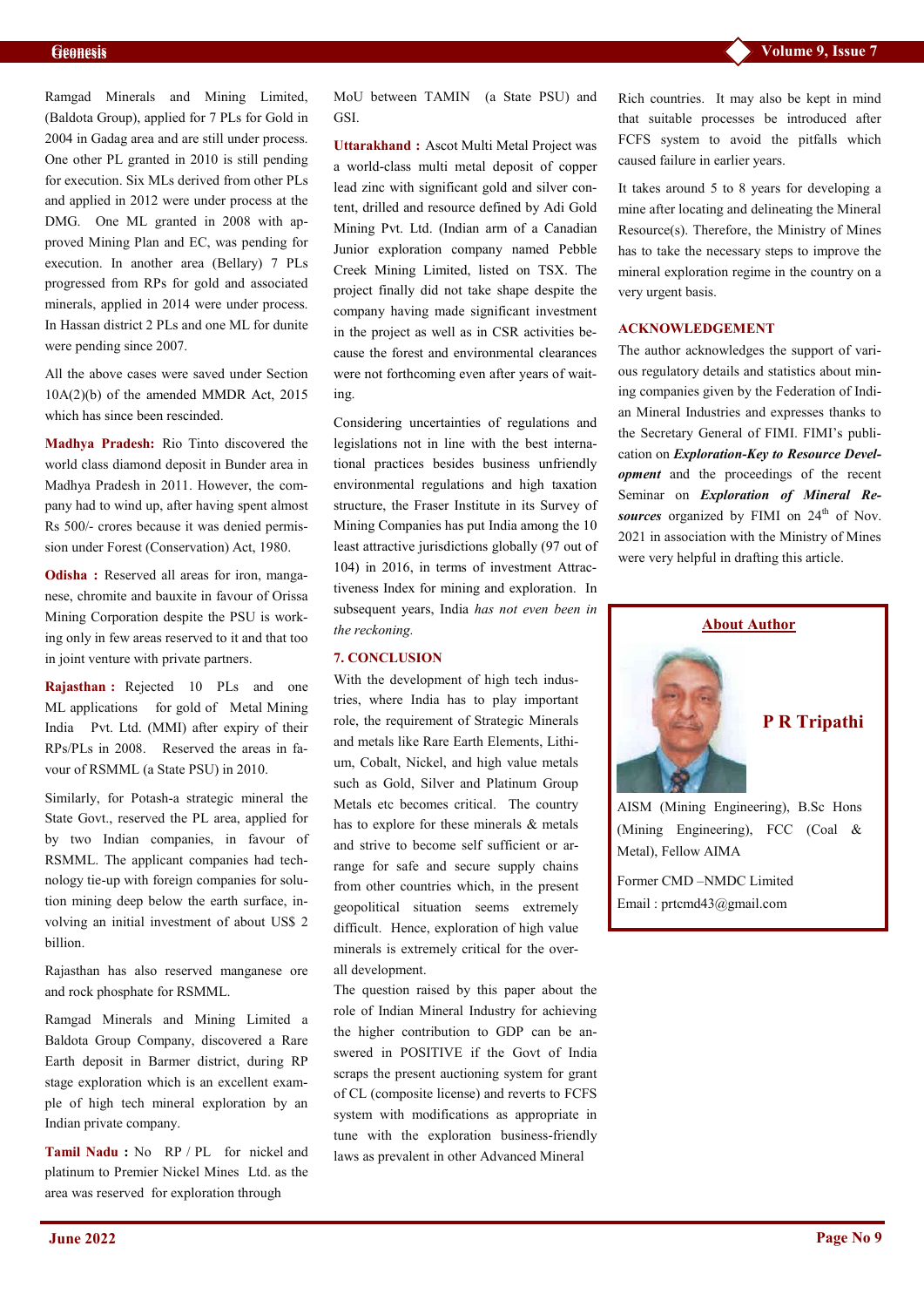### **Mapped: The 10 Largest Gold Mines in the World, by Production**



Million Oz

Million Oz

Million Oz. OVINTRS

> OPERATOR BARRICK

AUSTRALIA

 $0.7$ Million Oz. OWNERS **Newmont** OPERATOR **Newmont** 

BODDINGTON

**Newmont** 

**The 10 Largest Gold Mines in the World, by Production**

This was originally posted on [Elements.](https://elements.visualcapitalist.com/largest-gold-mines-by-production/) Sign up to the free [mailing list](https://elements.visualcapitalist.com/subscribe/) to get beautiful visualizations on natural resource megatrends in your email every week.

Gold mining is a global business, with hundreds of mining companies digging for the precious metal in dozens of countries.

But where exactly are the largest gold mines in the world?

The above infographic uses data compiled from [S&P Global Market](https://pbs.twimg.com/media/FO9FBk7WYAEt5rb.png)  [Intelligence](https://pbs.twimg.com/media/FO9FBk7WYAEt5rb.png) and company reports to map the top 10 gold-producing mines in 2021.

Editor's Note: The article uses publicly available global production data from the [World Gold Coun](https://www.gold.org/goldhub/research/gold-demand-trends/gold-demand-trends-full-year-2021/supply)[cil](https://www.gold.org/goldhub/research/gold-demand-trends/gold-demand-trends-full-year-2021/supply) to calculate the production share of each mine. The percentages slightly differ from those calculated by S&P.

### **The Top Gold Mines in 2021**

The 10 largest gold mines are located across nine different countries in North America, Oceania, Africa, and Asia.

Together, they accounted for around 13 million ounces or 12% of [global gold produc](https://elements.visualcapitalist.com/visualizing-global-gold-production-by-country-in-2020/)[tion](https://elements.visualcapitalist.com/visualizing-global-gold-production-by-country-in-2020/) in 2021.

In 2019, the world's two largest [gold miners—B](https://elements.visualcapitalist.com/the-worlds-top-10-gold-mining-companies/)arrick Gold and Newmont Corporation—announced a historic joint venture combining their operations in Nevada. The resulting joint corporation, Nevada Gold Mines, is now the world's largest gold mining complex with six mines churning out over 3.3 million ounces annually.

|                        | OWNERS                                      | OWNERS                                                                           | OWNERS                                    | OWNERS                                               |
|------------------------|---------------------------------------------|----------------------------------------------------------------------------------|-------------------------------------------|------------------------------------------------------|
| <b>BARRICK</b>         | <b>POLYUS</b>                               | <b>FREEPORT-MCMORAN</b>                                                          | NAVOI MINING &<br>METALLURGY COMBINAT     | <b>Newmont</b><br><b>BARRICK</b>                     |
|                        | <b>OPERATOR</b>                             | <b><i>GPERATOR</i></b>                                                           | OPERATOR                                  | OPERATOR                                             |
| <b>BA</b><br>融加        | POLYUS                                      | <b>PT FREEPORT INDONESIA</b><br>Fa<br>Allian of Freshirt Multifluir Dager & Evid | NAVOI MINING &<br>METALLURGY COMBINAT     | <b>BARRICK</b>                                       |
| AU<br>10<br><b>BOD</b> | <b>CANADA I-1</b><br>9<br>CANADIAN MALARTIC | PAPUA NEW GUINEA<br>8<br>LHIR                                                    | <b>AUSTRALIA</b><br>$\mathbf{Z}$<br>CADIA | D.R.C.<br>6<br>KIBALI                                |
| Mi                     | 0.7<br>Million Oz.                          | 0.7<br>Million Oz.                                                               | 0.8<br>Million Oz.                        | 0.8<br>Million Oz.                                   |
|                        | OWNERS                                      | OWNERS                                                                           | OWNERS                                    | OWNERS                                               |
| Ne                     | <b>AGNICO EAGLE</b><br><b>YAMANAGOLD</b>    | NEWCREST MINING LTD                                                              | <b>NEWCREST MINING LTD</b>                | <b>ANGLOGOLD</b><br><b>BARRICK</b><br><b>ASHANTI</b> |
|                        | OPERATOR                                    | OPERATOR                                                                         | OPERATOR                                  | <b>OPERATOR</b>                                      |
| Ne                     | MINE<br>CANADIAN<br><b>MALARTIC</b>         | NEWCREST MINING LTD                                                              | <b>NEWCREST MINING LTD</b>                | <b>BARRICK</b>                                       |

Million Oz

Million Oz.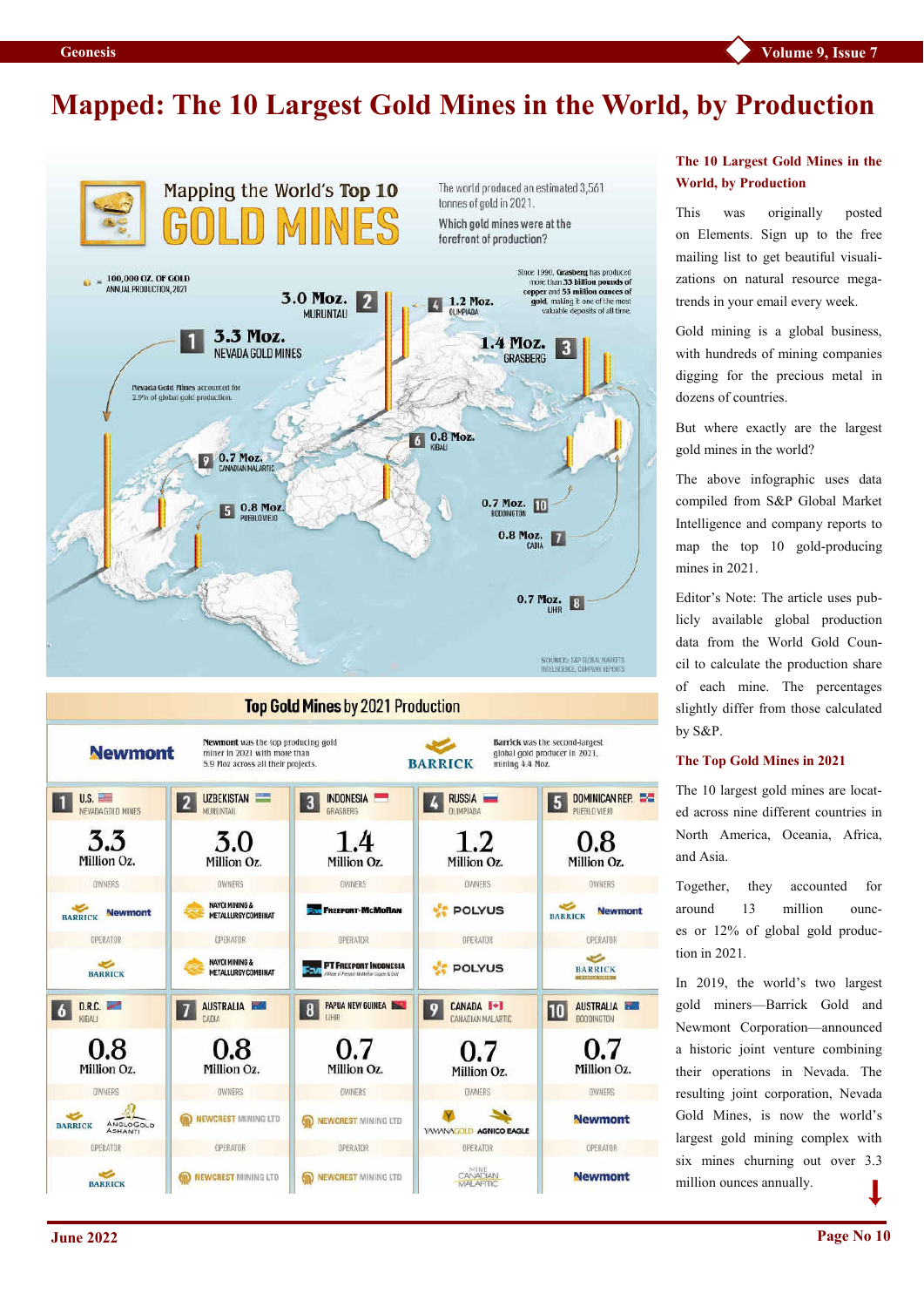| <b>Rank</b> | <b>Mine</b>       | <b>Location</b>                  | <b>Production</b><br>(ounces) | % of global production |
|-------------|-------------------|----------------------------------|-------------------------------|------------------------|
| #1          | Nevada Gold Mines | U.S.                             | 3,311,000                     | $2.9\%$                |
| #2          | Muruntau          | Uzbekistan                       | 2,990,020                     | 2.6%                   |
| #3          | Grasberg          | Indonesia                        | 1,370,000                     | 1.2%                   |
| #4          | Olimpiada         | Russia                           | 1,184,068                     | 1.0%                   |
| #5          | Pueblo Viejo      | Dominican Republic               | 814,000                       | $0.7\%$                |
| #6          | Kibali            | Democratic Republic of the Congo | 812,000                       | $0.7\%$                |
| #7          | Cadia             | Australia                        | 764,895                       | $0.7\%$                |
| #8          | Lihir             | Papua New Guinea                 | 737,082                       | 0.6%                   |
| #9          | Canadian Malartic | Canada                           | 714,784                       | $0.6\%$                |
| #10         | Boddington        | Australia                        | 696,000                       | 0.6%                   |
| N/A         | <b>Total</b>      | N/A                              | 13,393,849                    | 11.7%                  |

Share of global gold production is based on 3,561 tonnes (114.5 million troy ounces) of 2021 production as per the [World Gold Council.](https://www.gold.org/goldhub/research/gold-demand-trends/gold-demand-trends-full-year-2021/supply)

Uzbekistan's state-owned Muruntau mine, one of the world's deepest open-pit operations, produced just under 3 million ounces, making it the second-largest gold mine. Muruntau represents over 80% of Uzbekistan's overall gold production.

Only two other mines—Grasberg and Olimpiada—produced more than 1 million ounces of gold in 2021. Grasberg is not only the thirdlargest gold mine but also one of the largest copper mines in the world. Olimpiada, owned

by Russian gold mining giant Polyus, holds around 26 million ounces of gold reserves.

Polyus was also recently crowned the biggest miner in terms of gold reserves globally, holding over 104 million ounces of proven and probable gold between all deposits.

### **How Profitable is Gold Mining?**

The price of gold is up by around 50% since 2016, and it's hovering near the all-time high of \$2,000/oz.

That's good news for gold miners, who achieved [record](https://www.usfunds.com/resource/gold-miners-recorded-record-high-margins-in-2020/)-high profit margins in 2020. For every ounce of gold produced in 2020, gold miners pocketed \$828 on average, significantly higher than the previous high of \$666/ oz set in 2011.

With inflation rates hitting decade-highs in several countries, gold mining could be a sector to watch, especially given gold's status as a traditional inflation hedge.

### **Source : Visual Capitalist**

### **Coal India aims at green mining, to increase production from underground mines: CIL Chairman**

Agrawal's comments come at a time when there have been concerns about global climate change on account of the burning of fossil fuels including coal, resulting into greenhouse gas emission

To tackle global warming, state-owned Coal India (CIL) is aiming at green mining options and increase production from its underground mines, which are favourable for cleaner ecosystem, through installation of technologies.

"The company is also aiming at green mining

options and planning to increase its underground output," CIL's Chairman Pramod Agrawal said.

Agrawal's comments come at a time when there have been concerns about global climate change on account of the burning of fossil fuels including coal, resulting into greenhouse gas emission.

Coal India, which accounts for more than 80% of the domestic coal output, is setting up coal handling plant/silos in 35 projects under the

first phase of the first-mile connectivity, and will continue in the second phase as well for environmentally cleaner transportation of coal.

Stating that CIL is committed to preservation of environment and creating a green canopy around its mining areas, the chairman said that the public sector unit planted over 30.4 lakh saplings during FY22, expanding its green cover to 1,468.5 hectares.

Agrawal said that 27 eco parks and mine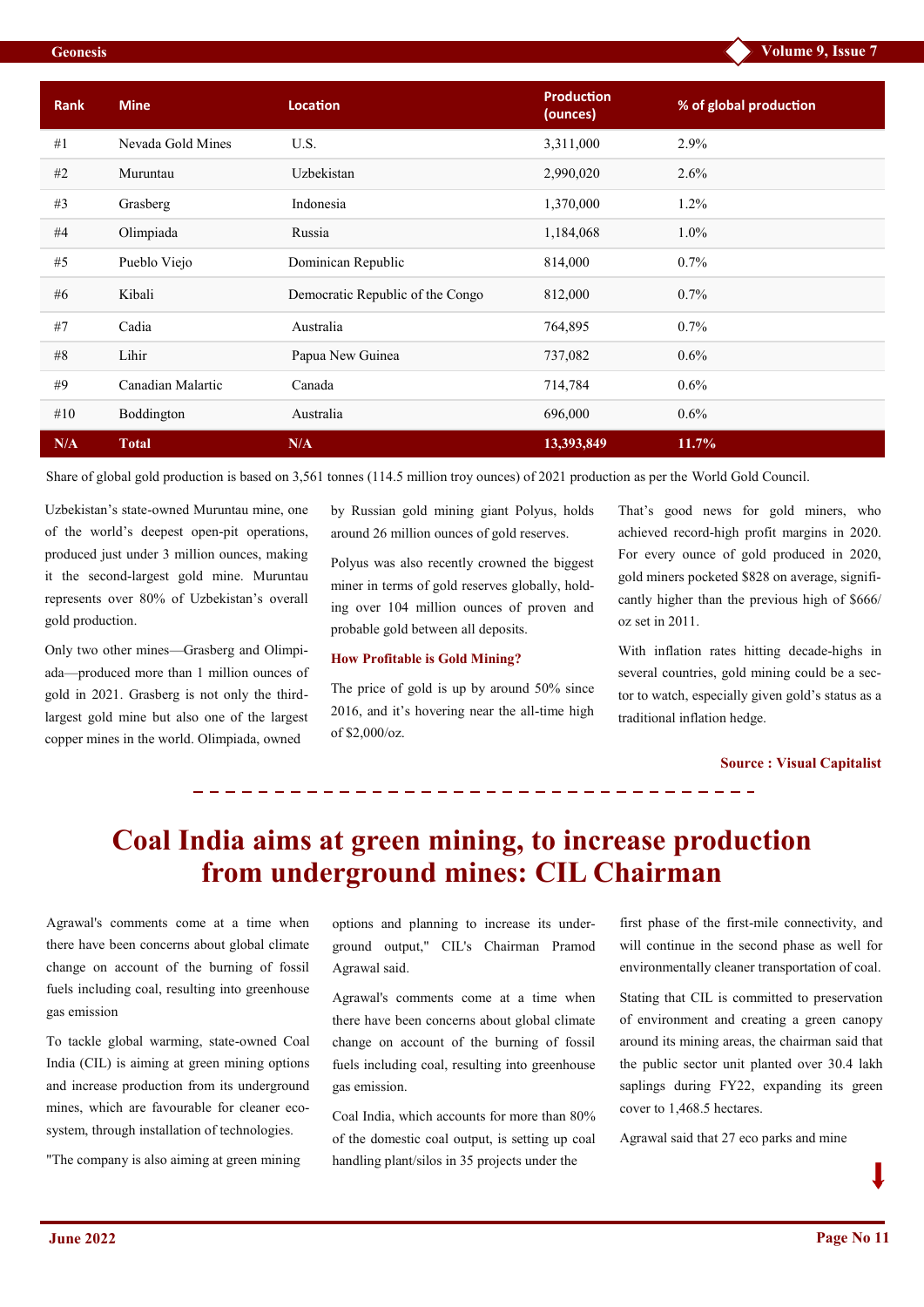tourism projects have been developed as on date.

Satellite surveillance indicates that 76 major open-cast projects have reclaimed 62.5% of excavated area limiting active mining area to 37.5%.

For every hectare of land degraded due to mining, CIL created green cover of around 2

hectares of land.

Meanwhile, the coal dispatch by CIL to captive power plants and sectors like cement registered a decline in May as compared to the year-ago month.

While the fuel supply by CIL to captive power plants dropped 39.74% in May 2022 over the year-ago period, dispatch to the cement sector

declined 16.74%, as per the latest government data.

India has recently eased the environment approvals for coal mine expansions to boost output amid fuel shortages that have triggered hours-long blackouts.

**Source : The Mint**

## **Snapshot: environmental regulations for mining activities in India**

Principal applicable environmental laws

**What are the principal environmental laws applicable to the mining industry? What are the principal regulatory bodies that administer those laws?**

The principal environmental laws applicable to the mining industry include:

- the Environment (Protection) Act 1986 (EPA);
- the Forest (Conservation) Act 1980;
- the Water (Prevention and Control of Pollution) Act 1974; and
- the Air (Prevention and Control of Pollution) Act 1981.

Further, the Mines and Mineral (Development and Regulation) Act 1957 (MMDRA) empowers the central government to frame rules for the conservation and sustainable development of minerals and the protection of the environment by preventing or controlling pollution that may be caused by prospecting or mining operations. The Mineral Conservation and Development Rules 2017 (MCDR) regulate environmental aspects of mining and provide for sustainable mining.

The principal regulatory bodies are the Ministry of Environment Forest and Climate Change (MoEF) and the Central and State Pollution Control Board. Specifically, in relation to mining, the Indian Bureau of Mines and the state government also regulate mining.

*Environmental review and permitting process*

**What is the environmental review and permitting process for a mining project? How long does it normally take to obtain the necessary permits?**

The Environment Impact Assessment (EIA) Notification 2006 notified by the MoEF under the EPA provisions regulates the grant of environment clearances. The impact on the environment resulting from a mining project is assessed by an EIA study. Consequently, an environmental management plan is prepared and the environment clearance is granted stipulating conditions to minimise the impact on the environment from the project.

Further, in the case of mining projects on forest land, the central government may stipulate mitigative measures for the diversion of forest land, such as the creation and maintenance of compensatory afforestation.

The EIA process for mining takes a year, if not longer, as the EIA study has to be conducted over three seasons along with public consultations, followed by a review by the appraisal committee. If forest land is involved, then the clearance for diverting the forest land also needs to be obtained in parallel. While previously the process of getting environmental clearance was known to stretch for two years or more, under the present policy to encourage industry and development, clearances are granted in less time. The government has launched a single-window integrated environmental management system called Pro-Active and Responsive facilitation by Interactive, Virtuous and Environmental Single-window

Hub (PARIVESH), where a project developer can apply for environmental clearances.

Following the Mines and Mineral (Development and Regulation) Amendment Act 2021, the environment and forest clearance, along with other statutory clearances, will continue to be valid even after the expiry or termination of the earlier lease and will be transferred to and vested, subject to applicable law, in the new lessee. A corresponding amendment in the EIA Notification 2006 was also made in July 2021, which provides that the prior environmental clearance vested with the previous lessee will be deemed to have been transferred to the successful bidder from the date of commencement of the new lease for the remaining validity period (calculated from the date from which said environment clearance was initially granted) subject to the successful bidder registering with the PARIVESH portal with an undertaking to comply with the conditions pursuant to which the environmental clearance had been granted to the previous lessee.

### *Sustainability*

**Do government agencies or other institutions in your jurisdiction provide incentives or publish environmental and social governance (ESG) guidelines for green projects?**

The Ministry of Corporate Affairs has issued the National Guidelines on Responsible Business Conduct, which have as a core principle that businesses should make efforts to protect and restore the environment. There are several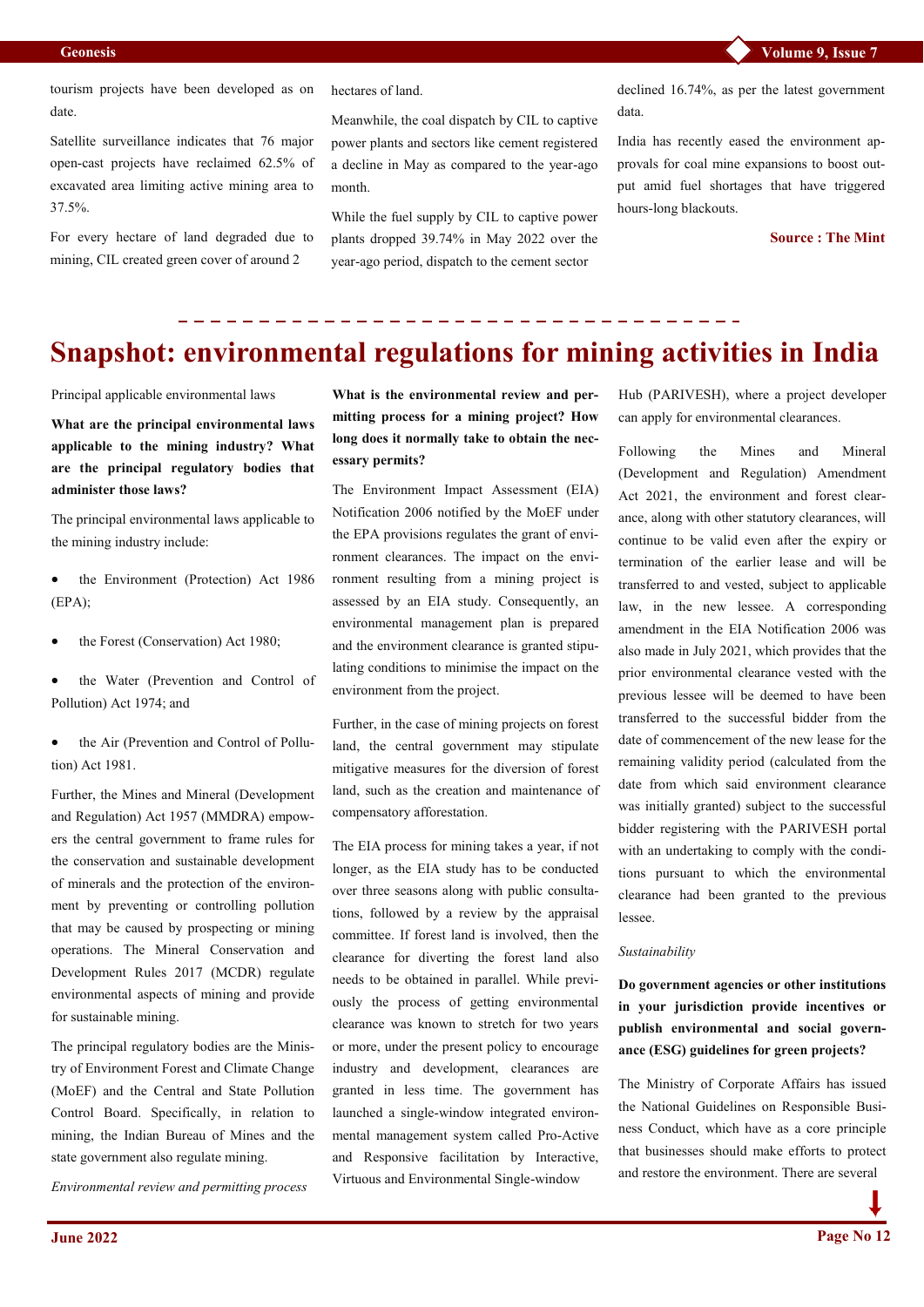mechanisms to promote environmentally sustainable mining in India, which include a mandatory EIA, forest clearance provisions, air and water pollution prevention acts and adherence to the sustainable development framework under the Mines and Mineral (Development and Regulation) Act 1957 (MMDRA). In addition, the MMDRA and associated rules prescribe detailed mining standards (specifically with regard to carrying out scientific and environmentally friendly mining) by mining companies. Accordingly, the Ministry has launched a star rating system through the Indian Bureau of Mines, which awards a star rating to mining companies for their efforts and the initiatives taken for the implementation of the sustainable development framework in mining.

### *Closure and remediation process*

**What is the closure and remediation process for a mining project? What performance bonds, guarantees and other financial assurances are required?**

A mining rights holder has to prepare two mine closure plans: a progressive mine closure plan and a final mine closure plan. The progressive mine closure plan is submitted with the mining plan while the final closure plan is submitted for approval two years prior to the proposed closure. The rights holder has to ensure that the protective measures including reclamation and rehabilitation works are carried out according to the approved mine closure plan. The government authority must certify that all protective works in accordance with the final mine closure plan have been carried out.

Further, for concessions granted other than by auction, a financial assurance in the form of a bank guarantee has to be furnished for proper implementation of the mine closure plan, failing which the state government may realise this bank guarantee. For concessions granted by auction, if proper closure and remediation according to the mine closure plan are not followed, the performance security can be realised as per the provisions of the mine development and production agreement signed between the parties.

Restrictions on building tailings or waste dams

### **What are the restrictions for building tailings or waste dams?**

Under the MCDR, the rights holder must ensure that:

- overburden, waste rock, tailings and slimes are stored in separate dumps;
- the waste dams are properly secured to prevent floods and escape of material in quantities that may cause degradation of the environment;
- the site for waste dams, tailings or slimes is as far as possible on impervious ground to ensure minimum leaching; and

 the waste dumps are to be suitably terraced and stabilised through vegetation or otherwise.

Inspection of mines is carried out by the Indian Bureau of Mines in an order of priority based on the following criteria:

- all mechanised mines;
- all underground mines;
- other A-category mines; and

all mines whose leases are expiring within two years.

While no specific qualifications are detailed for persons in charge of operation and management of dam waste, qualified and experienced mining engineers and geologists need to be employed by mining companies for conducting prospecting and mining works. There are no requirements for mandatory alarm systems or emergency drills with local communities. The government has the primary responsibility for the rescue of people in event of a dam failure; however, under the doctrine of absolute liability in India, the mining companies would be liable for the dam failure or loss of life or injury caused by the dam failure.

**[Trilegal](https://www.lexology.com/contributors/trilegal) - [Karthy Nair](https://www.lexology.com/23102/author/Karthy_Nair/) and [Neeraj](https://www.lexology.com/23102/author/Neeraj_Menon/)  [Menon](https://www.lexology.com/23102/author/Neeraj_Menon/)**

**Source : Lexology**

### **Supreme Court pulls up mining company for operating without environment clearance**

*The Supreme Court has pulled up a mining company for going ahead with mining without getting environmental clearance.*

The Supreme Court came down heavily on a mining company for continuing with the mining activities without getting the required environmental clearance. The Supreme Court also directed the Orissa High Court to decide and dispose of all the matters wherein status quo was ordered within six months.

On Monday, the vacation bench of Justices MR Shah and Aniruddha Ghose pulled up the counsel appearing for the mining company for going ahead with the extraction of ore when it doesn't have required environment clearances.

The court was hearing the special leave petition by M/S Balasore Alloys Ltd assailing Orissa High Court's order of refusing to extend the interim order of status quo.

The counsel responded, "My application for forest clearance is pending. We've challenged the timelines. We have excavated the ore and have not been allowed to pick it up."

The bench replied, "You cannot be permitted. By way of order of status quo, you cannot get mining clarence. It cannot be done. Even if the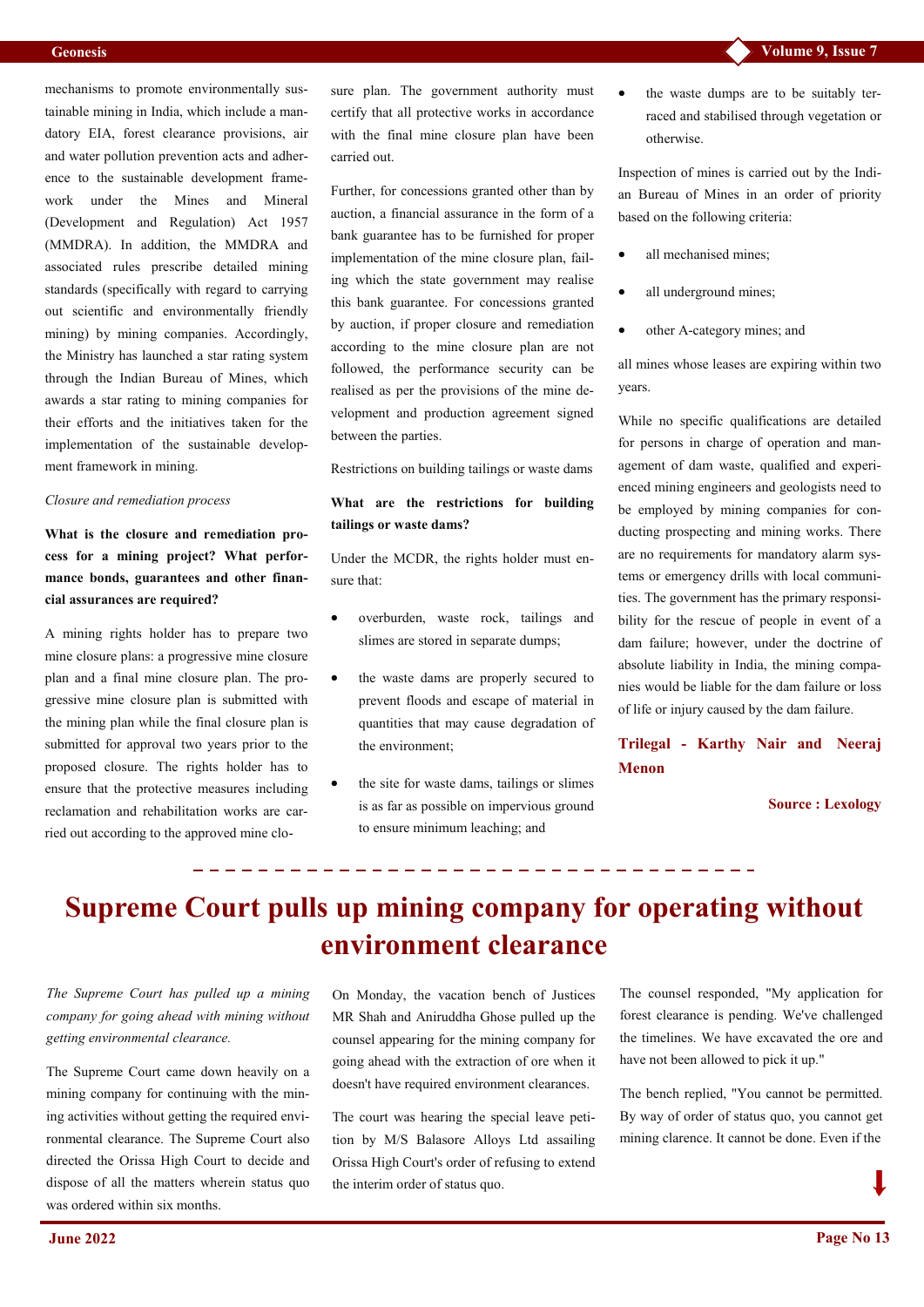timelines were extended. We'll set aside the HC's order. Anything which is excavated without forest clearance is illegal. You cannot be permitted to continue excavation."

The court further said, "We are in fact going to pass a general order where status quo order has been passed. We'll direct the HC to decide it within 6 months. Without forest clearance, how can you undertake mining?"

The bench then ordered the high court to dispose of the cases in six months and said, "It's not in dispute that the petitioner is not having forest clearance at this stage. Merely because the application for forest clearance is pending cannot be treated as having obtained forest clearance permitting the petitioner to carry excavation activity of mining. Under the guise of order of Status quo, the petitioner who does not have clearance cannot be allowed to carry

the mining activity. The high court has rightly not extended the order of status quo."

"We request the high court to decide and dispose of all the matters where the order of status quo is continuing in mining activity within the period of 6 months from today," the orders stated.

**Source : India Today**

### **Auction of mineral blocks stabilising**

The government on Wednesday said the auction of mineral blocks has stabilised in the country as 186 mines have been put on sale so far. Of the 186 mineral blocks, 28 were auctioned in the last two months and 46 were successfully sold in FY22, Mines Joint Secretary Veena Kumari Dermal said. "...186 to be precise blocks are allocated through auction. I am very happy to say that out of this, 46 (mineral blocks) were (auctioned) last year and this financial year in the first two months we have completed auction of 28 blocks. So, auction is stabilised in the country," she said during 'India Sweden Mining Day' here.

The state governments, she said, are getting a very good share of revenue from the auctions and stressed that those states which were early birds in the whole race were really happy. The Indian mining sector is vibrant, dynamic and

has very good players, she said, and expressed hope that "the Swedish companies will also take part." Swedish companies, she said, are providing technological and automation support to the Indian mining industry. "Hope today's meeting will help us to kick-start the cooperation and take it forward," she added. Private participation in exploration is being encouraged and a very good legislative provision is made to encourage private participation in exploration also, the joint secretary said.

Swedish Ambassador to India Klas Molin said, "India Sweden Mining Day is precisely to look at opportunities for cooperation. We have all major companies who have long experiences of working in mining in Sweden...and in India here today. "And as we speak there's a panel going on collaboration, opportunities etc. So the day is really meant to look at those opportunities and I am sure lots of tie up and potential collaboration will follow."

The mines ministry had earlier said that that the amendment in mineral auction rules will encourage competition that will ensure more participation in sale of blocks. The Ministry of Mines had earlier notified the Minerals (Evidence of Mineral Contents) Second Amendment Rules, 2021, and the Mineral (Auction) Fourth Amendment Rules, 2021 to amend the Minerals (Evidence of Mineral Contents) Rules, 2015 (MEMC Rules) and the Mineral (Auction) Rules, 2015 (Auction Rules), respectively. The amendment rules have been framed after extensive consultations with the states, industry associations, miners, other stakeholders and general public.

**Source : Economic Times**

### **The Ins and Outs: Mines and Minerals Development and Regulation**

India is well endowed with natural resources, particularly minerals, which serve as raw materials for many industries, paving the way for rapid industrialisation and infrastructural development. This, in turn, is set to facilitate the economy's ascent along the road of sustained growth and a five trillion-dollar economy. In order to realise the mineral wealth of the country, extensive amendments have been made to the Mines and Minerals (Development and Amendment) Act, 1957 ('MMDR Act') by the

MMDR Amendment Act, 2021 and the corresponding Rules with the objectives of generating employment and investment in the mining sector, increasing revenue to the States, improving the production and time-bound operationalisation of mines, etc.

Further, to facilitate State Governments in identifying more blocks for auction and increase the availability of minerals across the country, the Ministry of Mines had introduced a series of amendments to ramp up the auction

of mineral blocks for composite licencing. To this effect, recently, the Government notified the Mineral (Auction) Amendment Rules, 2022 that allowed global positioning system for the identification and demarcation of the area where a composite licence is proposed to be granted. The Union Cabinet had also approved the amendment to the Second Schedule of the MMDR Act in March, 2022 to specify the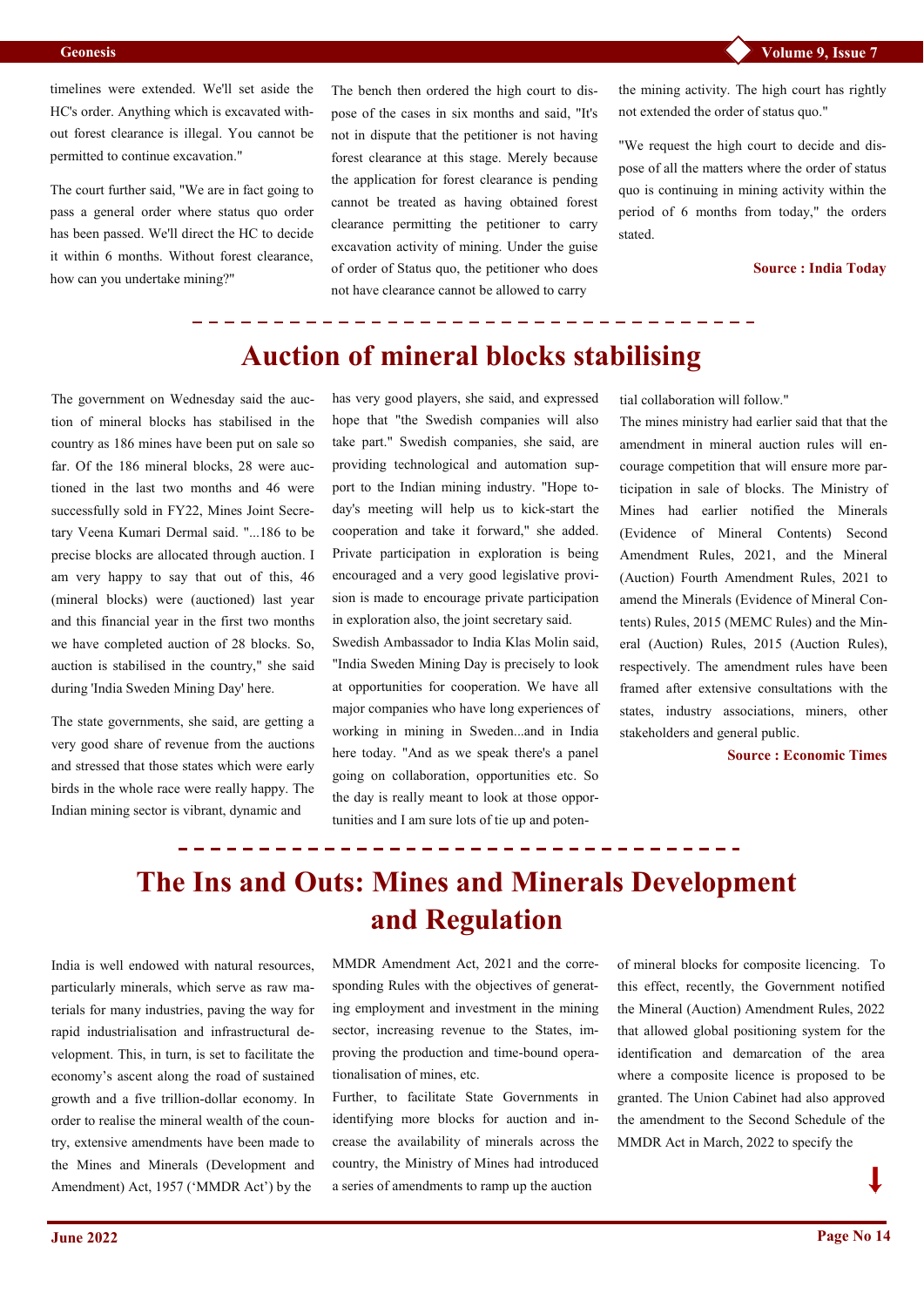royalty rates of certain minerals, including potash, emerald and platinum group of metals to ensure better participation in the auction of Mines.

This Article studies the series of amendments made to the MMDR Act and related Rules while analysing their impact on the developmental activities of the sector.

#### **Analysis of the Amendments**

### **Removal of the Distinction Between Captive and Non-captive Mines**

Earlier, the Act empowered the central government to reserve any mine (other than coal, lignite, and atomic minerals) as a captive mine which would be used for a specific purpose only. The present Amendment removes this distinction between captive and non-captive mines. Now, the mines will not be limited to just a specific purpose/industry/sector. Thus, no mine will be reserved for a particular enduse. All future auctions will be without any end-use restrictions. The amendment would "*facilitate an increase in production and supply of minerals, ensure economies of scale in mineral production, stabilise prices of ore in the market and bring additional revenue to the States…*"

Present amendments in the Mines and Minerals (Development and Amendment) Act, 1957 and the corresponding Rules do nullify several restrictive and covert provisions that existed in the erstwhile Act of 1957. The new regime shall be instrumental in boosting mineral production, improving the ease of doing business in the country and increasing contribution of mineral production to Gross Domestic Product (GDP).

#### **Sale of Minerals by Captive Mines**

Earlier, as per the Act, the ores extracted from captive mines were only used by captive industries. The present Amendment provides that captive mines (other than atomic minerals) may sell up to 50% of their annual mineral production in the open market after meeting their own needs. The central government may increase this threshold through a notification. The lessee will have to pay additional charges for minerals sold in the open market. The sale of minerals by captive plants will aid and expedite growth in mineral production and supply, leading to commercial viability in mineral production and, as a result, additional revenue

### for the states.

### **Transfer of Statutory Clearances**

Earlier, the Act provided that upon expiry of a mining lease (other than coal, lignite, and atomic minerals), mines are leased to new parties through auction. The statutory clearances issued to the previous lessee are transferred to the new lessee for a period of two years. The new lessee is required to obtain fresh clearances within two years. The present Amendment replaces this provision and instead provides that transferred statutory clearances will be valid throughout the lease period of the new lessee. This amendment ensures continuity of mining operations, even with the change of the lessee and helps to avoid the repetitive process of obtaining clearances again for the same mine, which would facilitate the early commencement of the mining operations.

### **Auction by the Central Government in Certain Cases**

Under the Act, states conduct the auction of mineral concessions (other than coal, lignite, and atomic minerals). Mineral concessions include mining leases and prospecting licensecum-mining leases. The present Amendment empowers the central government to specify a time period for completion of the auction process in consultation with the state government. If the state government is unable to complete the auction process within this period, the auctions may be conducted by the central government. This amendment ensures that no mine is left idle and increases mining in the country.

#### **Allocation of Mines with Expired Leases**

The Amendment adds that mines (other than coal, lignite, and atomic minerals) whose lease has expired may be allocated to a government company in certain cases. This will be applicable if the auction process for granting a new lease has not been completed, or the new lease has been terminated within a year of the auction. The state government may grant a lease for such a mine to a government company for a period of up to 10 years or until the selection of a new lessee, whichever is earlier. This Amendment increases revenue for the states.

#### **Lapse and Extension of Mining Lease**

The erstwhile Act provided that where the mining operation is not commenced by the

lessee within 2 years of the grant of a lease or the mining operation has been discontinued for two years, the mining lease shall be deemed to have expired for such period. The new amendment substituted the earlier provisions of Section 4A with a new provision stating that the mining lease will not lapse at the end of the said period if a concession is granted by the State Government upon an application by the lessee. It also provides for the extension of the mining lease by declaring that the State Government can extend the threshold period of lapse of the lease only once and up to one year. This ensures continuity in mining operations.

In the earlier act, companies had a nonexclusive licence for the reconnaissance of the area to find out mineral potential. The amendment removes the non-exclusive licence permit.

### **Simplification of Exploration Regime** As per the new amendment:

- Mineral Blocks for Composite Licences can be auctioned at the G4 level of exploration instead of the G3 level as per the earlier standard.
- Mineral Blocks for surficial minerals can be auctioned for the grant of a mining lease at G3 level instead of G2 level.
- Private entities may be notified under Section 4(1) of the Act to conduct exploration.

#### **Transfer of Mineral Concessions**

Restrictions on the transfer of mineral concessions have been removed and now mineral concessions can be transferred without any transfer charge.

#### **District Mineral Foundation (DMF)**

It is a non-profit body established to work for the interest and benefit of people and areas affected by mining or mining-related operations. State governments were tasked with establishing DMFs in each mining district of their respective states, as well as prescribing the composition and operation of DMFs, including the use of funds. The new Amendment Act, 2021, empowers the Central Government to direct the composition and utilisation of the funds from the District Mineral Foundation. This ensures the optimization of funds for the development of mining areas.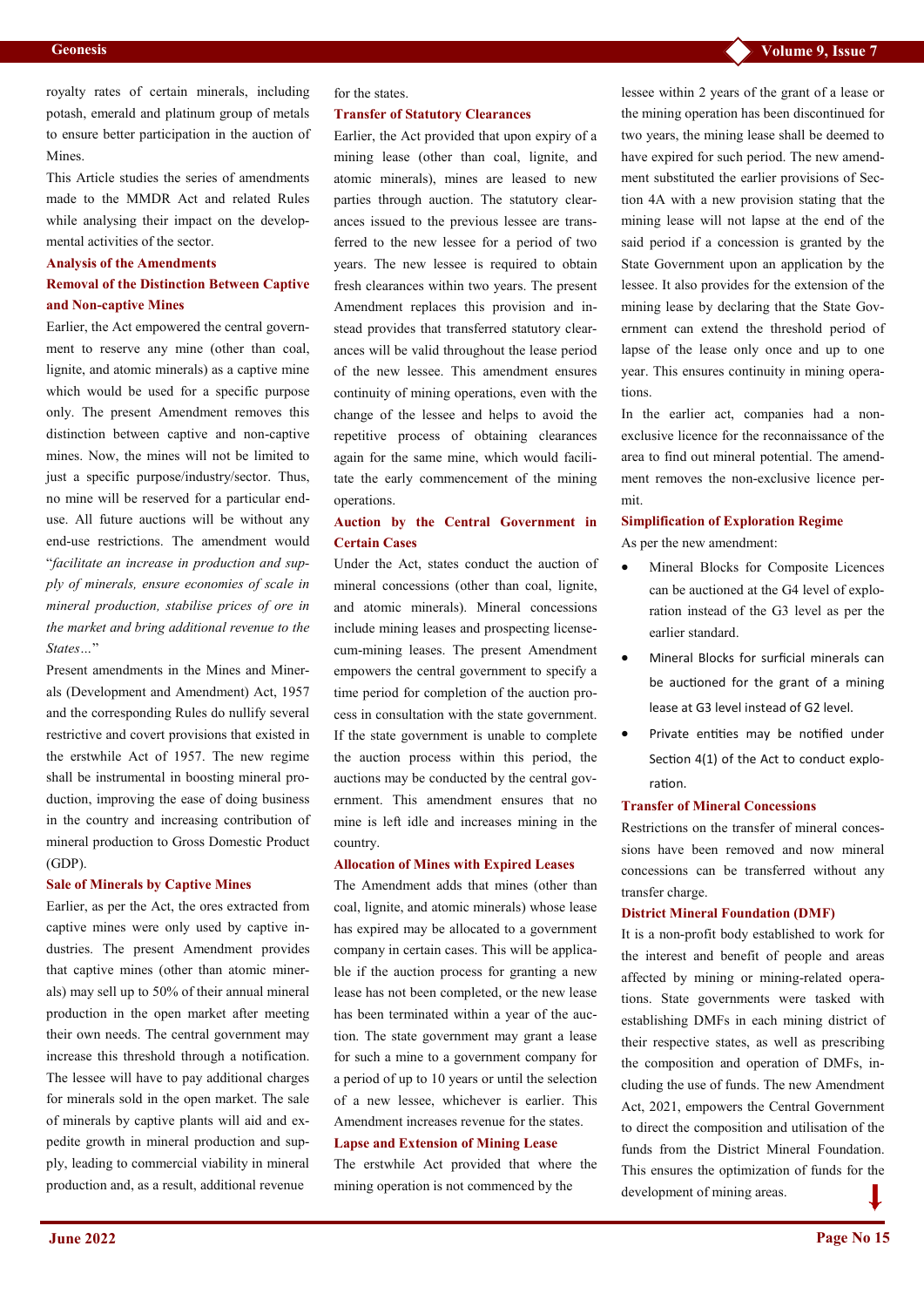### **Geonesis**

#### **Conclusion**

Present amendments in the Mines and Minerals (Development and Amendment) Act, 1957 ('MMDR Act') and the corresponding Rules do nullify several restrictive and covert provisions that existed in the erstwhile Act of 1957. The new regime will be instrumental in increasing mineral production, improving the ease of doing business in the country, and

 $- - - - - - - -$ 

increasing mineral production's contribution to GDP.

The amendments have also successfully capacitated the State governments to notify 40 mineral blocks of G4 level of exploration for grant of composite license, out of which 6 mineral blocks have been successfully auctioned, as of April 2022.

However, like any other public policy and

legislation, implementation of the Act and Rules with proper coordination among central and state governments is the key to achieving reforms in the mining sector and sustainable development.

**[Fox Mandal](https://www.lexology.com/contributors/fox-mandal) - [Satish N D](https://www.lexology.com/17004/author/Satish_N_D/) and [Shruthi](https://www.lexology.com/17004/author/Shruthi_Ande/)  [Ande](https://www.lexology.com/17004/author/Shruthi_Ande/)**

**Source : Lexology**

*Lithium, the wonder metal at the heart of the global shift to electric cars, is in a full-blown crisis. Demand has outstripped supply, pushing prices up almost 500% in a year and hindering the world's most successful effort yet to halt global warming.*

Elon Musk wants to mine it, China is scouring Tibet for it, battery makers are crying out for it. Lithium, the wonder metal at the heart of the global shift to electric cars, is in a fullblown crisis. Demand has outstripped supply, pushing prices up almost 500% in a year and hindering the world's most successful effort yet to halt global warming.

The shortage of lithium is so acute that in China, which makes about 80% of the world's lithium-ion batteries, the government corralled suppliers and manufacturers to demand "a rational return" to lower prices. Analysts at Macquarie Group Ltd. warned of a "a perpetual deficit," while Citigroup Inc. nearly doubled its price forecast for 2022, saying an "extreme" rally could be coming.

The consequences of failure to produce enough lithium are potentially devastating. Global investment in EVs has grown faster than any other new-energy sector over the past few years, outstripping even wind and solar power. Current lithium spot prices could add up to US\$1,000 to the cost of a new vehicle, Benchmark Mineral Intelligence said. Along with higher prices of other raw materials, that is reversing years of falling prices as EVs race to become cost-competitive with gasolinepowered cars. If battery makers can't get enough lithium, it would curb the expansion of clean-energy vehicles, making it harder to meet global emissions targets.

"It looks like the expansion ramp up is not going to be fast enough to hit demand" over the next three years, said Cameron Perks, an analyst at Benchmark. EV makers "have been asleep at the wheel."

**The trouble with lithium**

The crunch prompted a characteristically blunt tweet from Musk in April. "Price of lithium has gone to insane levels!" he posted on Twitter. "Tesla might actually have to get into the mining & refining directly at scale, unless costs improve."

Musk's Tesla Inc. and Chinese automakers BYD Co., XPeng Inc. and Li Auto Inc. have all already raised sticker prices, as has Contemporary Amperex Technology Co. Ltd., the world's biggest EV battery maker. "The industry is facing very strong headwinds in terms of cost escalation," XPeng President Brian Gu told Bloomberg TV in late March.

The silvery-white metal, the third-lightest element after hydrogen and helium, is in the throes of an unprecedented boom because a slump in 2018-2020 that halved its value caused chronic underinvestment in new sources of supply just as EV demand was taking off. For battery makers, those woes have been compounded by the pandemic and Russia's war in Ukraine, which have snarled supplies of other ingredients they need, including nickel, graphite and cobalt.

Tightening supply and higher prices have prompted a flurry of acquisitions and joint ventures as battery makers and automakers try to secure supplies, and unleashed a wave of resource nationalism among governments. As early as last June, Fitch Solutions said lithium had become a "strategic mineral," and warned of "rising government intervention."

EVs and batteries drew US\$271 billion and US\$7.9 billion of investment respectively in 2021, according to Kwasi Ampofo, head of metals and mining at BloombergNEF. "The upstream part of the value chain has, on the other hand, attracted relatively low investment over the last five years," he said.

Lithium has taken a long time to hit the mainstream. Discovered in 1817 by Swedish chemist Johan August Arfwedson, it wasn't produced in quantity until the US government began stockpiling it to make hydrogen bombs in the late 1950s. After the Cold War, production declined until the metal began to be adopted for use in light alloys, coin cells and then mobile phone batteries in the 1990s.

More than half of the global resources are located in the so-called lithium triangle between Argentina, Bolivia and Chile, where producers pump lithium-rich brine from underground lakes and allow the liquid to evaporate for 12- 28 months to yield a slurry that can be profitably processed. Current technology recovers only about 50% of the lithium in the brine.

Much of the remaining supply comes from deposits of an igneous rock called spodumene, with Australia the biggest miner. The ore is roasted and leached with sulfuric acid and the silvery-grey residue typically shipped to China to be made into lithium hydroxide and lithium carbonate – compounds that can be combined with nickel or cobalt to make battery electrodes, or with solvents to make electrolytes.

The quickest way to increase supply is to ramp up output from these existing sources. Ganfeng Lithium Co., one of the world's largest producers, said it'll use record profits to boost output.

**Page No 16**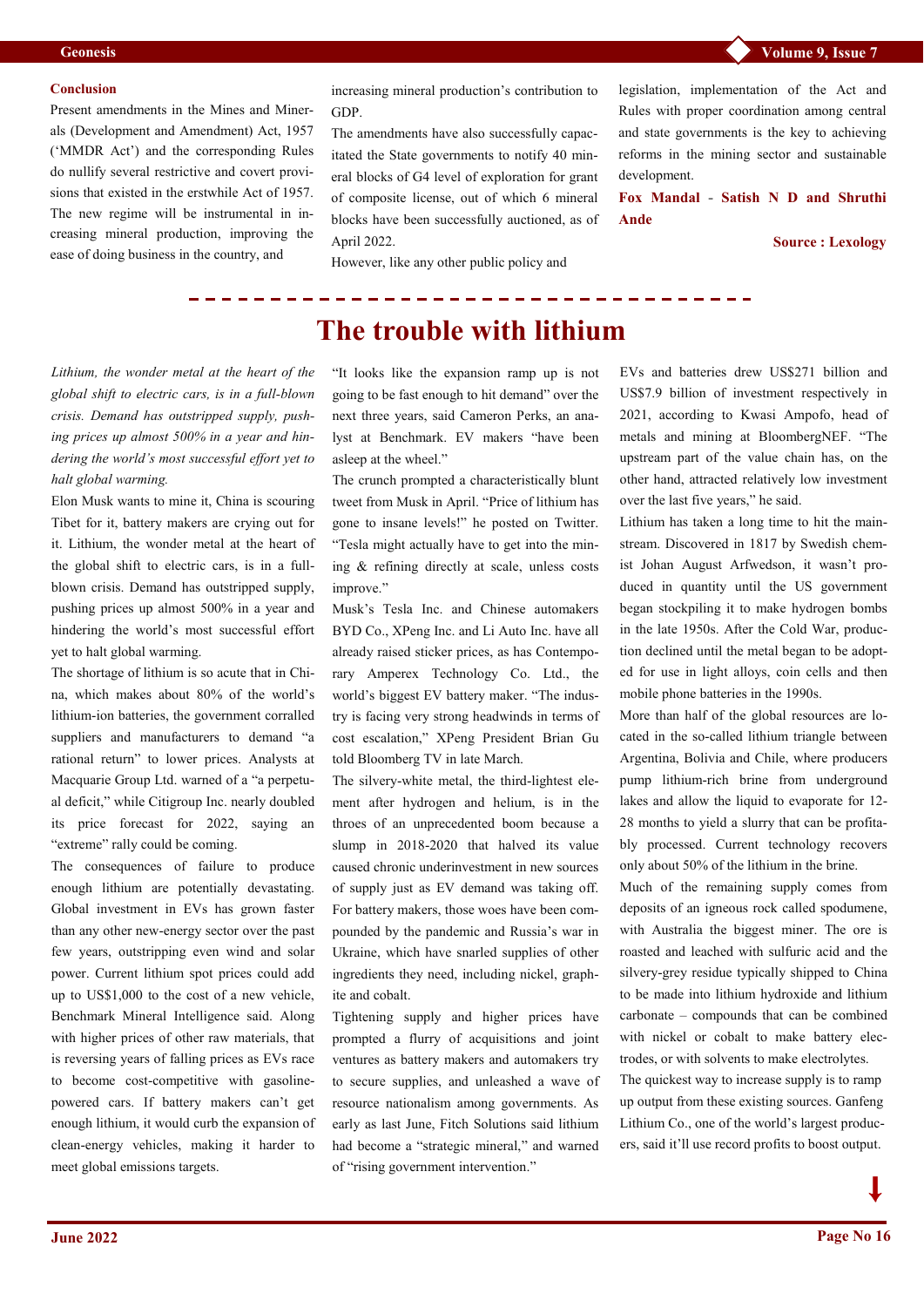Australia's Pilbara Minerals Ltd. aims to raise production capacity more than 50% by the September quarter by expanding its Pilgangoora mine in Western Australia, a project that includes Chinese partners Great Wall Motor Co. and CATL.

For many brine-lithium producers, increasing output quickly is constrained by their permits and the time taken to let the liquid evaporate.

One longer-term solution is to find new deposits.

Mining superpowers Australia and Canada have both promised to help develop critical mineral resources, including lithium. China recently announced that its geologists had discovered a spodumene deposit on the Qinghai-Tibet plateau in the region of Mount Everest that could hold more than 1 million tons of lithium oxide. But it takes years to develop a new mine and, in some countries, the process is becoming more difficult due to resistance from local communities.

"There is plenty of lithium in the ground, but timely investment is the issue," said Joe Lowry, founder of advisory firm Global Lithium. "Tesla can build a gigafactory in about two years, cathode plants can be built in less time, but it can take up to 10 years to build a greenfield lithium brine project."

Rio Tinto Group's proposed US\$2.4 billion Jadar mine on farmland in western Serbia, which would be Europe's biggest, stalled as thousands of protesters marched in the streets. Rio says the mine, originally scheduled to open in 2026, would create more than 2,000 jobs and meet the highest environmental standards, including using recycled water and electric trucks. Savannah Resources' Barroso project in Portugal and Lithium Americas Corp.'s proposed mine in Nevada are others that have to negotiate local opposition.

Chile's Constitutional Convention this month approved an expansion of environmental governance that includes reshaping water rules and other environmental protections that could affect lithium producers if the charter is ratified in a September referendum. "If you're a multinational company going in to Chile right now, you have to think twice, because you don't know what the rules are," Lowry said. But lithium producers face an even bigger

problem. Part of the reason consumers are prepared to pay a premium for an electric vehicle is that it's better for the environment. But the lithium supply chain is far from green.

"Lithium mineral producers have the greatest need to reduce their emissions profiles," said Dominic Wells, senior sustainability and cost analyst at Wood Mackenzie Ltd.

The Atacama desert of northern Chile is one of the driest places on Earth, but extracting the mineral from salt flats 10 times the size of New York's Central Park and processing it requires a lot of water. According to BloombergNEF, it can take about 70,000 litres of water to make one ton of lithium. Mining spodumene is energy intensive and together with shipping the concentrate to China for refining can emit 3.5 times more carbon dioxide than lithium extracted from brine, according to Wood Mackenzie.

"There's a lot of dirty things happening in producing these materials," said Steven Vassiloudis, chief executive officer of Novalith, which is working on a system that would streamline processing of spodumene and absorb carbon. "Hard-rock lithium has such a high carbon footprint because of the energy requirement" and the many steps needed in conventional processing.

Automakers are wading in to protect the "green" image of their electric cars. BMW and a group backed by German automobile giants including Daimler AG and Volkswagen AG and have begun separate investigations into water use and production methods in the South American salt flats.

Companies are pursuing new technologies to lower expenses, cut water use and green their operations. Charlotte, North Carolina-based Albemarle Corp., the world's biggest lithium producer, is seeking responsible mining certification for its operations in Chile and said it will reduce the intensity of freshwater use by 25% by 2030 in areas of high water risk.

"Producing lithium to use as little electricity and water is a critical goal," said Ken Hoffman, senior expert at McKinsey & Co. "Coming up with one or several of these novel ways to produce 'green lithium' will be vital to the long term success of this industry. Whomever is able to deliver this technology, they should see very strong returns."

That prize has spawned a raft of startups. Many are pursuing direct lithium extraction, a term used to describe ways to chemically capture lithium compounds that would speed up production.

"DLE can massively increase supply," said Hoffman at McKinsey who estimates the technology could come online as soon as late next year. "You don't need two years of drying lithium out from brine. And instead of getting about 40% of lithium out of the brine, you can get more than double the amount."

If they succeed, it will still take time to catch up with demand.

"Even if DLE happens, we are still far behind the car companies' EV plans for at least a decade," Lowry said. "DLE has to be customised. It's not a one-size-fits-all technology."

Albemarle, which carries out its own research, said DLE so far has shown to be "typically less economic and less sustainable than conventional brine resources." The company said it continues to investigate DLE and other processes to meet sustainability goals.

### **Alternative batteries**

The environmental and supply issues have prompted companies to look for alternatives to the lithium-ion battery, including hydrogen. But none have come close to supplanting lithium in the all-important passenger car market, and most are years away from commercial viability.

"Lithium-ion will remain the dominant battery technology, at least up to 2035," said BloombergNEF'sAmpofo. "Automakers will potentially have to become miners to help develop and scale up some of these next generation lithium extraction technologies."

Lithium-ion batteries fall into a sweet spot that balances high energy density and safety. The mineral is the least-dense solid element with the greatest electro-chemical potential and a very low melting point, producing an excellent energy-to-weight performance.

UldericoUlissi, battery research lead at London-based Rho Motion Ltd., an energy transition researcher, predicts that solid-state and sodium-ion batteries could eventually challenge lithium-ion packs in some applications in the second half of the decade. "EV qualific-